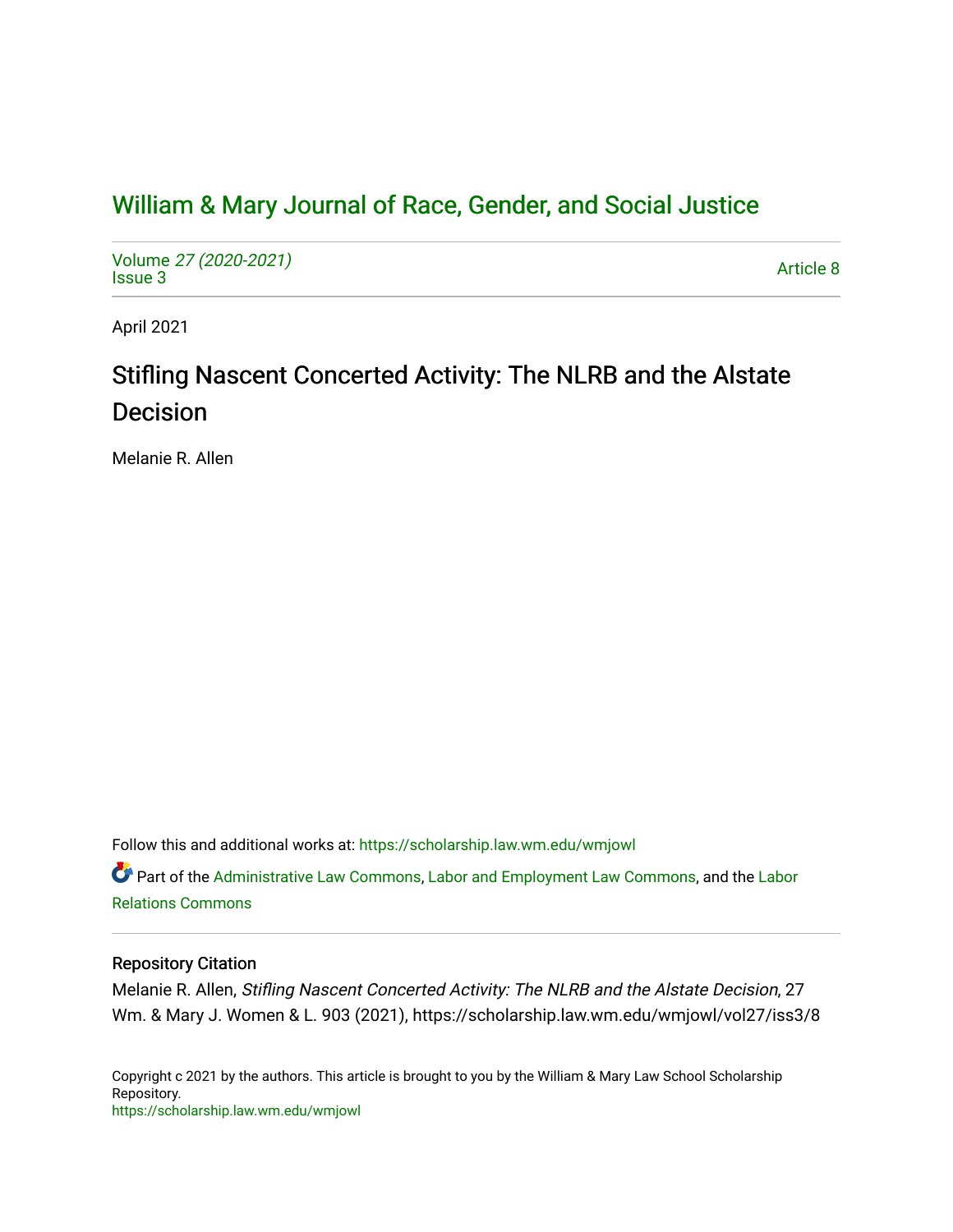# STIFLING NASCENT CONCERTED ACTIVITY: THE NLRB AND THE *ALSTATE* DECISION

**INTRODUCTION** 

- I. CURTAILING THE PROTECTIONS OF THE NLRA: OVERVIEW OF SELECTED RECENT AND PROPOSED CHANGES
- II. EVOLVING STANDARDS OF "PROTECTED CONCERTED ACTIVITY"
	- *A. Before* Meyers*—A Broad Interpretation of Section 7*
	- *B.* Meyers I *(1984)*
	- *C.* Meyers II *(1986)*
	- *D.* WorldMark by Wyndham *Broadens the Test for Concerted Activity*
- III. ARGUMENT: OPENING THE DOOR TO STIFLE NASCENT CONCERTED ACTIVITY
	- *A.* Alstate Maintenance
	- *B.* Alstate *Overrules* WorldMark by Wyndham
	- *C. Walking Through the Door Opened by* Alstate Maintenance*: The Risk of Future Diminishment of Section 7 Rights*

**CONCLUSION** 

#### **INTRODUCTION**

The National Labor Relations Board (NLRB) made a number of significant changes to the interpretation and enforcement of the National Labor Relations Act (NLRA or the Act) under the Trump administration. The collective impact of these changes may make it more difficult for workers to bring successful unfair labor practice charges against their employers. Although NLRB case decisions and rulemaking affect a large proportion of American workers, the significance of these policy changes is often not widely recognized.<sup>1</sup> This Note will examine one such change—the Board's 2019 *Alstate Maintenance* decision that overturned its 2011 decision in *WorldMark by Wyndham*. 2

*Alstate Maintenance* revisited the issue of what constitutes protected concerted activities.<sup>3</sup> Under Section 7 of the NLRA, employees

<sup>1.</sup> *See, e.g.*, Jennifer Holly, *Employee Email and Social Media: What Is Protected Concerted Activity under the Law?*, A.B.A. (Dec. 3, 2018), https://www.americanbar.org /groups/litigation/committees/employment-labor-relations/articles/2018/fall2018-em ployee-email-and-social-media-what-is-protected-concerted-activity-under-the-law [https://perma.cc/T6JU-NPK3] (discussing lack of recognition of the coverage of nonunion employers under the NLRA).

<sup>2.</sup> Alstate Maintenance, LLC and Trevor Greenridge, 367 N.L.R.B. No. 68, 1 (2019); WorldMark by Wyndham and Gerald Foley, 356 N.L.R.B. 765, 765 (2011).

<sup>3.</sup> *Alstate Maintenance*, 367 N.L.R.B. at 1.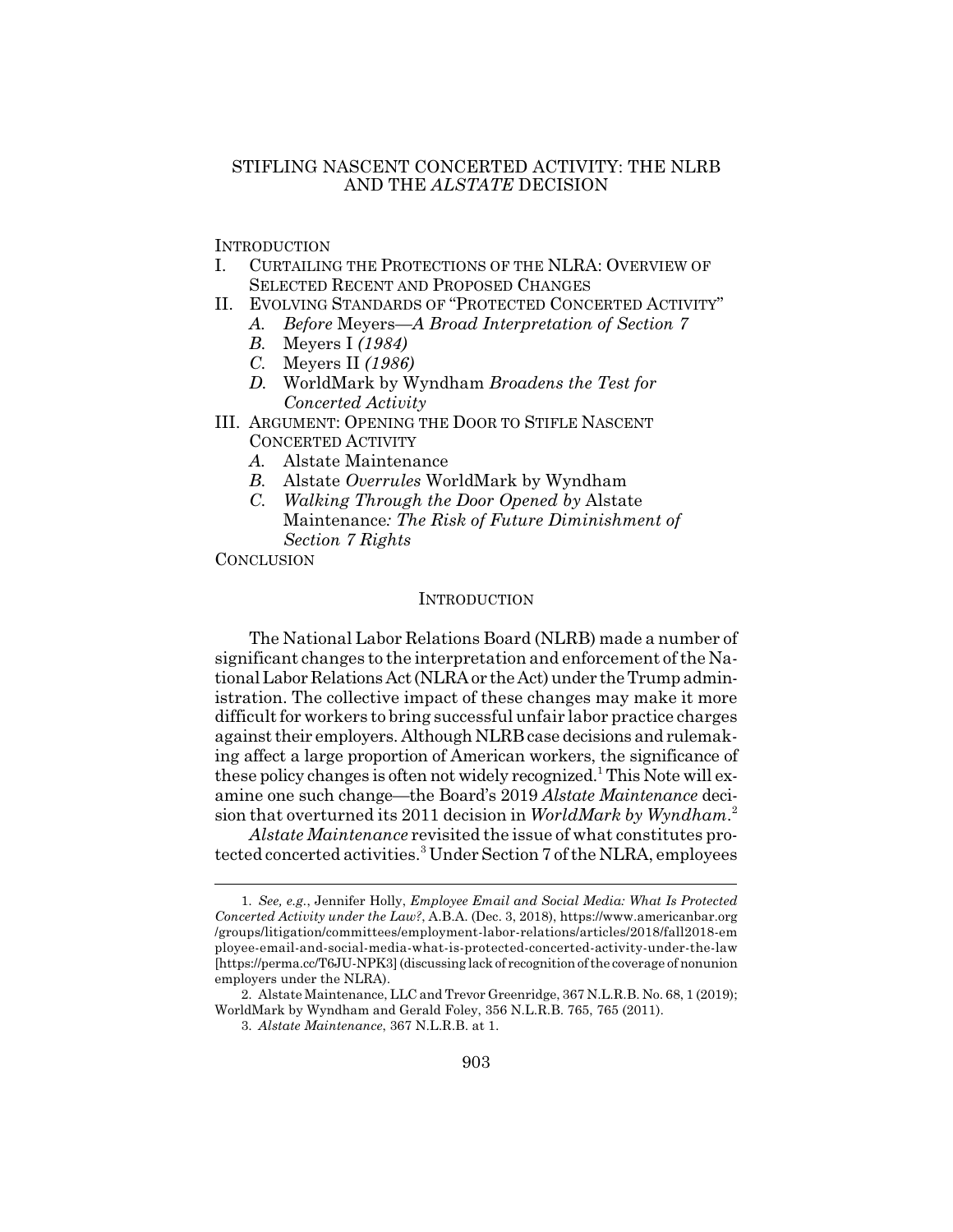are protected from unfair labor practices when they engage in protected concerted activity: "Employees shall have the right to selforganiz[e], to form, join, or assist labor organizations, to bargain collectively through representatives of their own choosing, and to engage in other concerted activities for the purpose of collective bargaining or other mutual aid or protection."4

Protected concerted activity includes discussion of wages or any other term or condition of employment between two or more employees; when an individual employee raises concerns about terms or conditions of employment on behalf of other employees; and when an individual employee seeks to "initiate or [] induce" group action on the part of other employees.<sup>5</sup> Both employees who are members of a union and employees who are not members of a union, including at nonunionized workplaces, are covered under the Act.<sup>6</sup> As the rate of union membership has dramatically declined, from 20.1 percent in 1983 to 10.5 percent in 2018,<sup>7</sup> and thus the percentage of employees who can rely on the terms of employment and protections found within collective bargaining agreements decreases, the protections of the NLRA for employees in nonunionized workplaces remains vital.<sup>8</sup>

The boundaries of what constitutes "concerted activity" have changed over time, and in 2011 the NLRB in *WorldMark by Wyndham* expanded the notion of "concerted" to encompass when an employee raises concerns about working conditions in a group setting, even if the employee is not raising concerns on behalf of two or more employees.<sup>9</sup> In 2019 the Board overturned *WorldMark* in *Alstate*, in which

<sup>4. 29</sup> U.S.C. § 157.

<sup>5.</sup> Meyers Industries, Inc. and Kenneth P. Prill, 281 N.L.R.B. 882, 887 (1986).

<sup>6.</sup> *See* Brian Christensen & David Knight, *Section 7 and the Non-union Employer*, 60 J. MO. B. 312, 312 (2004). The Board has jurisdiction over private-sector employers who engage in interstate commerce. *Jurisdictional Standards*, NAT'L LAB. RELS. BD., https://www.nlrb.gov/rights-we-protect/law/jurisdictional-standards [https://perma.cc /7EZ3-TWCR].

<sup>7.</sup> *Union Membership Rate 10.5 percent in 2018, down from 20.1 percent in 1983*, U.S. DEP'T OF LAB., BUREAU OF LAB. STATS., THE ECON. DAILY (Jan. 25, 2019), https:// www.bls.gov/opub/ted/2019/union-membership-rate-10-point-5-percent-in-2018-down -from-20-point-1-percent-in-1983.htm [https://perma.cc/8Z9Z-J5J8]. The NLRA applies to private-sector employers and the U.S. Postal Service. In 2018, 6.4% of employees in the private sector belonged to a union. *Id.*

<sup>8.</sup> If a workplace is unionized, all employees in the bargaining unit are covered under the collective bargaining agreement. In the 27 "right to work" states, where employees are not required to join or pay dues even if their work unit is unionized, employees who do not join the union are still covered under the collective bargaining agreement negotiated between the employer and the union. *Employer/Union Rights and Obligations*, NAT'LLAB. RELS.BD., https://www.nlrb.gov/rights-we-protect/rights/employer-union-rights-and-obli gations [https://perma.cc/2C4J-NFDL].

<sup>9.</sup> Wyndham Resort Dev. Corp. and Gerald Foley, 356 N.L.R.B. 765, 765 (2011) [hereinafter WorldMark by Wyndham].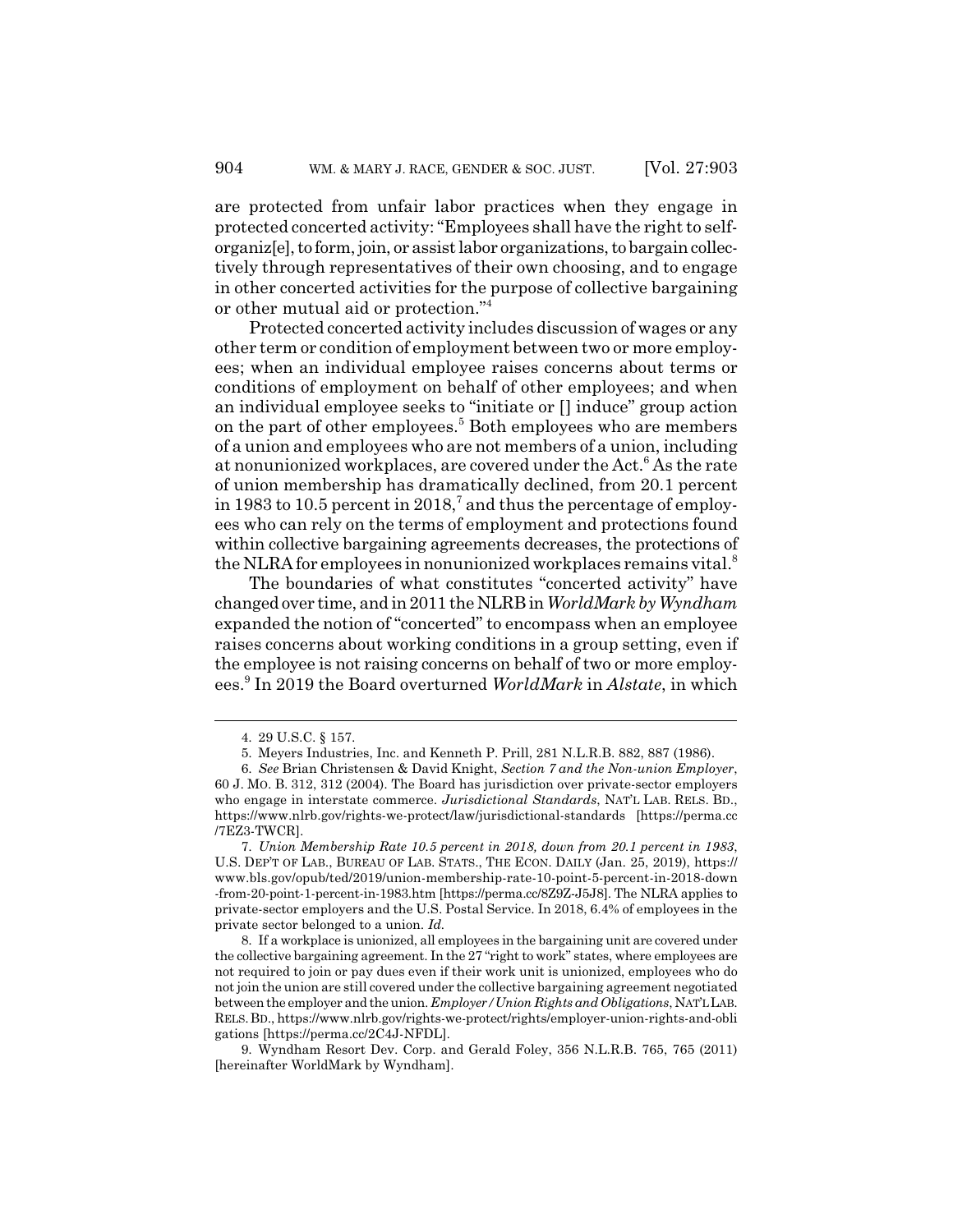the Board held that in order for an employee's activity to be protected, there must be evidence that the employee intends to "initiate or induce" action among others in the group.<sup>10</sup> The Board held that a single employee raising an individual workplace complaint in a group setting is not a concerted action, and therefore that act does not enjoy protection under the NLRA.<sup>11</sup> This decision represents a significant narrowing of the definition of protected concerted activity, and as such potentially undermines the rights of workers to raise workplace concerns without fear of discipline, retaliation, or termination.

# I. CURTAILING THE PROTECTIONS OF THE NLRA: OVERVIEW OF SELECTED RECENT AND PROPOSED CHANGES

In 2019, the Board issued several important decisions and announced rulemaking that rolled back employee rights, constrained unions, and situated the Board's agenda firmly within the "employerfriendly" realm.<sup>12</sup> Some of the most notable decisions addressed the classification of employees and independent contractors, a reversal of the public-space exception for unions, liberalizing employers' capacity to make unilateral changes to working conditions under a comprehensive bargaining agreement, and the employment status of graduate students and their ability to unionize.<sup>13</sup>

In the contemporary "gig economy," an increasing number of workers have taken jobs such as driving for Uber or Lyft, delivering groceries, and dog walking, wherein workers are connected to job assignments through smartphone applications and workers generally set their own hours.<sup>14</sup> Clashes have arisen among employers, regulators, unions, and workers' advocacy groups about whether such workers should be classified as employees or independent contractors.<sup>15</sup>

<sup>10.</sup> *Alstate Maintenance*, 367 N.L.R.B. at 4.

<sup>11.</sup> *Id.*

<sup>12.</sup> *See* Braden Campbell, *NLRB Wraps Up Busy Summer with a Flurry of Rulings*, LAW360 (Sept. 13, 2019, 4:58 PM), https://www.law360.com/articles/1196278/nlrb-wraps -up-busy-summer-with-a-flurry-of-rulings [https://perma.cc/2HAS-F77W].

<sup>13.</sup> *Id.*; *NLRB Proposes Rulemaking Concerning Students*, NAT'L LAB. RELS. BD. (Sept. 20, 2019), https://www.nlrb.gov/news-outreach/news-story/nlrb-proposes-rulemak ing-concerning-students [https://perma.cc/42XM-WT5X].

<sup>14.</sup> *See, e.g.*, Duncan Strauss, *Your dog is big business, and Uber-like apps want it*, WASH. POST (Sept. 27, 2017, 8:00 AM), https://www.washingtonpost.com/news/animalia /wp/2017/09/27/your-dog-is-big-business-and-uber-like-apps-want-it [https://perma.cc /R7HE-L2HF].

<sup>15.</sup> *See, e.g.*, John A. Pearce II & Jonathan P. Silva, *The Future of Independent Contractors and Their Status as Non-Employees: Moving on from a Common Law Standard*, 14 HASTINGSBUS.L.J. 1, 13 (2018) (discussing the increasing problem of employers' misclassification of employees as independent contractors); Scott M. Prange, *Managing the Workforce in the Gig Economy*, HAWAII B.J., June 2016, at 4–5 (discussing the increase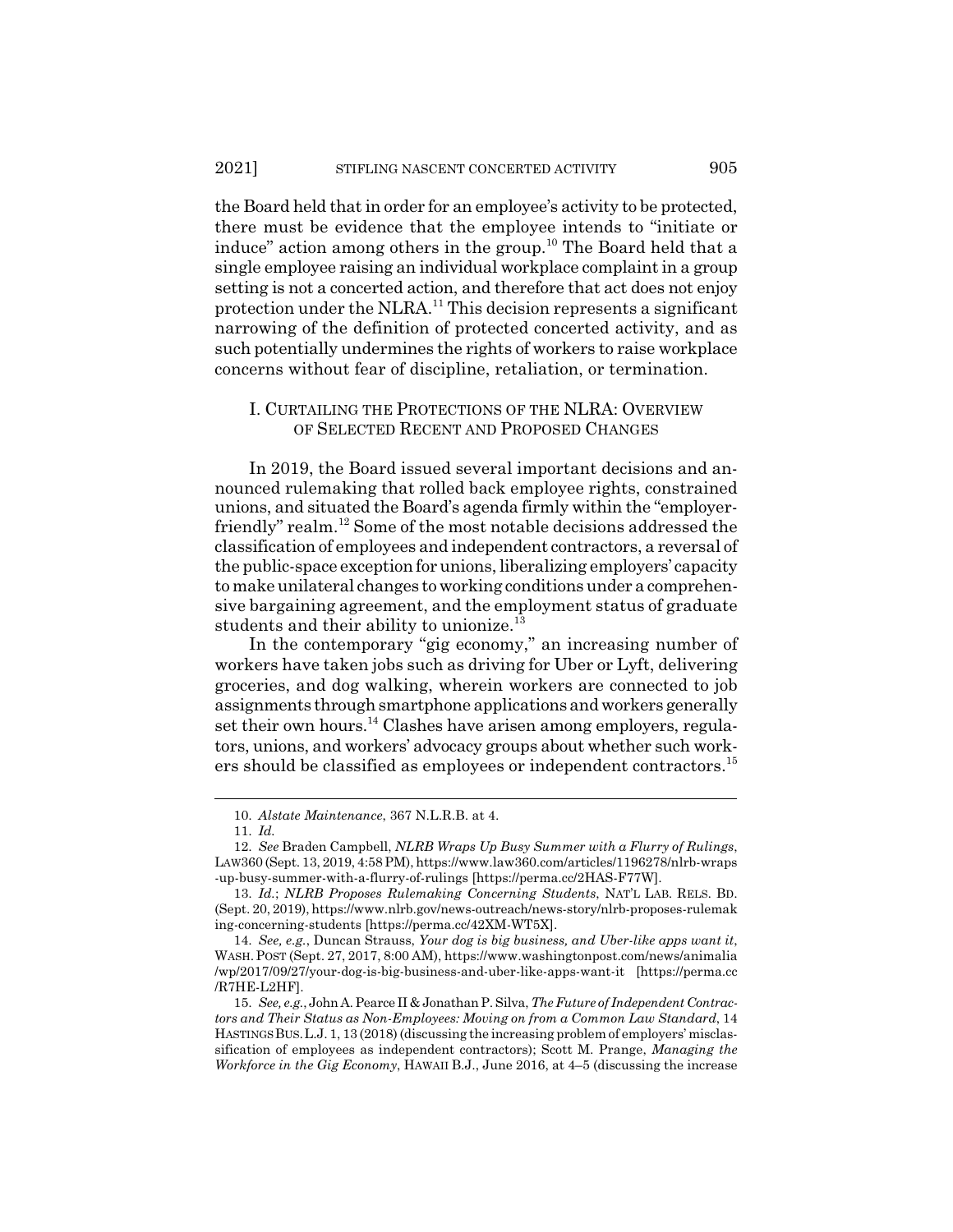Additionally, some companies have shifted their workforce from employee to independent contractor status as a cost-saving measure to avoid paying for costs such as Social Security and unemployment insurance in addition to common benefits such as health insurance and paid vacation.<sup>16</sup> The distinction between employee and independent contractor status is critical as most of the protections of U.S. employment law do not extend to independent contractors.<sup>17</sup> Further, independent contractors are not covered under the NLRA and cannot unionize.<sup>18</sup>

In January 2019, the Board reverted to the traditional commonlaw factor test and held that airport shuttle bus drivers are independent contractors, overruling its decision to revise the test in *FedEx Home Delivery*, a 2014 case.<sup>19</sup> An airport shuttle service converted its fleet of drivers from employees into independent contractors by adopting a franchise model.<sup>20</sup> Rejecting the reasoning of *FedEx Home Delivery*, wherein the Board "minimized the importance of entrepreneurial opportunity," the Board affirmed the decision of the Regional Director in applying the common-law factor test.<sup>21</sup> Although the Board merely affirmed the decision of the Regional Director, it took the opportunity presented by the petition for review to overturn the Obama-era Board decision.<sup>22</sup>

The Board also sought to limit the right to unionize through its rulemaking process regarding the classification of graduate students.23 Graduate students, who are often employed at universities in teaching and research assistant roles, have organized to form unions at private universities following the Board decision in 2016 that recognized the right of both graduate and undergraduate teaching and

of employers "shedding their roles as direct employers"); Alana Semuels, *What Happens When Gig-Economy Workers Become Employees*, THE ATLANTIC (Sept. 14, 2018), https:// www.theatlantic.com/technology/archive/2018/09/gig-economy-independent-contrac tors/570307 [https://perma.cc/KHH7-QPSJ] (discussing California's recent legislation that will reclassify some "gig-economy" workers as employees and the divergent preferences of workers and employers).

<sup>16.</sup> Prange, *supra* note 15, at 4.

<sup>17.</sup> Seth C. Oranburg, *Unbundling Employment: Flexible Benefits for the Gig Economy*, 11 DREXEL L. REV. 1, 20 (2018).

<sup>18.</sup> *Employee Rights*, NAT'L LAB. RELS. BD., https://www.nlrb.gov/rights-we-protect /rights/employee-rights [https://perma.cc/8VSB-WVLR].

<sup>19.</sup> SuperShuttle DFW, Inc. and Amalgamated Transit Union Local 1338, 367 N.L.R.B. No. 75, 1 (2019).

<sup>20.</sup> *Id.* at 12.

<sup>21.</sup> Gary Fealk, *Republican-led NLRB Rolling Back Previous Board Changes*, MICH. EMP. L. LETTER, July 2019, at 3.

<sup>22.</sup> *See SuperShuttle DFW, Inc.*, 367 N.L.R.B. at 1.

<sup>23.</sup> Jurisdiction—Nonemployee Status of University and College Students Working in Connection With Their Studies, 84 FED. REG. 184, 49691 (Sept. 23, 2019) (to be codified at 29 C.F.R. pt. 103).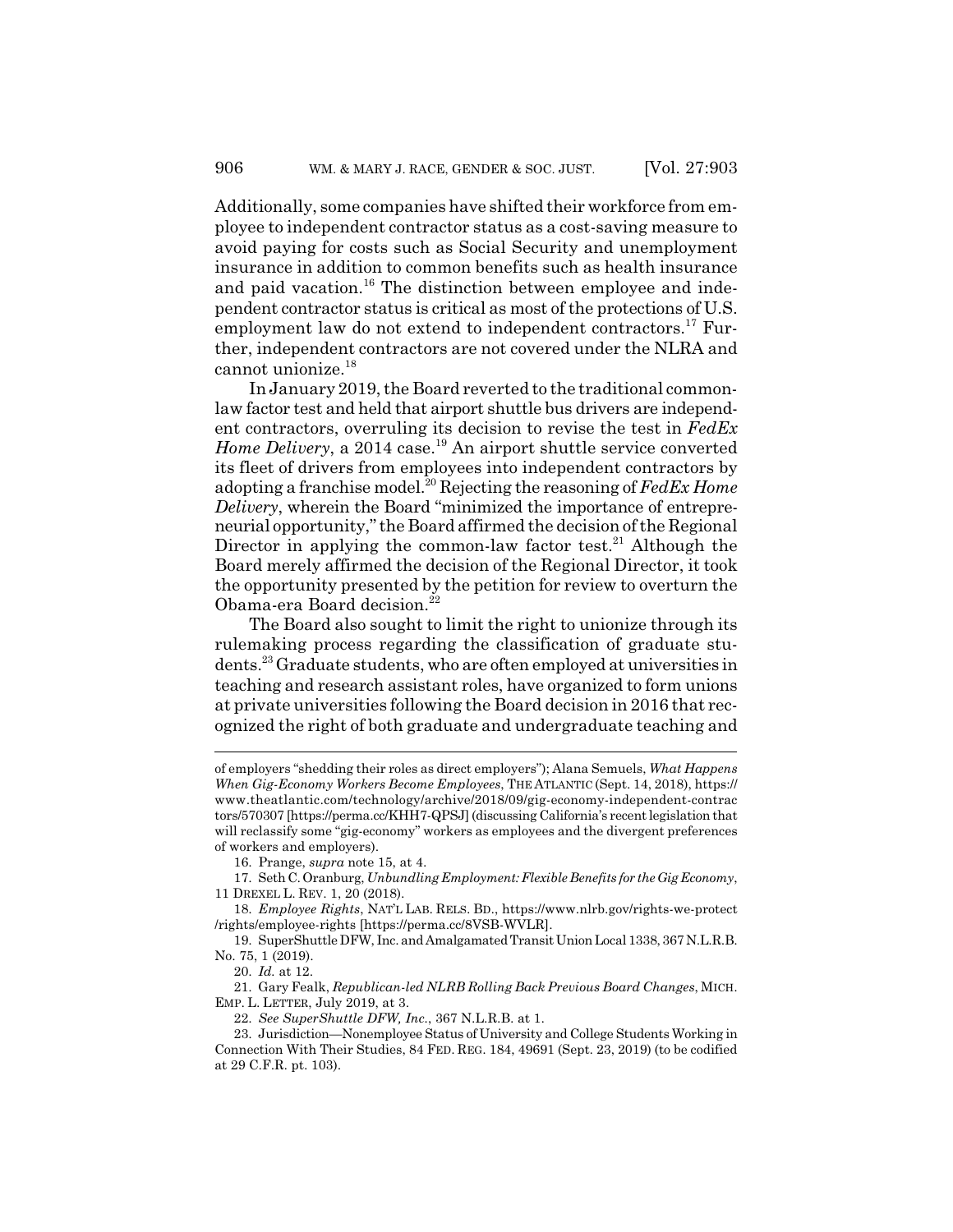research assistants to unionize.<sup>24</sup> However in September 2019, the Board published a Notice of Proposed Rulemaking that proposed rescinding that recognition.<sup>25</sup>

In August 2019, in line with the Board's moves to restrict the right to seek union representation, the Board held that the misclassification of employees as independent contractors does not constitute a violation of the NLRA.<sup>26</sup> It is unlawful for an employer to interfere in an employee's Section 7 rights.<sup>27</sup> However, in a three to one decision, the Board reasoned that "[a]n employer's mere communication to its workers that they are classified as independent contractors does not expressly invoke the Act. It does not prohibit the workers from engaging in Section 7 activity. It does not threaten them with adverse consequences for doing so . . . ."28 Even though misclassifying an employee as an independent contractor can interfere with an employee's ability to unionize, the Board held that only explicit threats or coercion on the part of the employer constitute unfair labor practices, while misclassification does not.<sup>29</sup>

A recent Board decision demonstrated the Board majority's antagonism toward unions.30 In September 2019, the Board again overruled a prior decision when it held that employers' unilateral action under collective bargaining agreements would be evaluated under a lower standard. $31$  Under the Act, an employer cannot take unilateral action to alter an aspect of their business operations that will substantively impact any element of a comprehensive bargaining agreement to which they are a party.<sup>32</sup> The Board had previously evaluated an employer's unilateral action under a "clear and unmistakable waiver standard," meaning that the comprehensive bargaining agreement must clearly waive an issue before an employer may take unilateral action.<sup>33</sup> In the 2019 decision, however, the Board adopted the more lenient contract coverage standard, whereby an

<sup>24.</sup> *See* David Yaffe-Bellany, *Graduate Students, After Gains in Union Efforts, Face a Federal Setback*, N.Y.TIMES (Sept. 22, 2019), https://www.nytimes.com/2019/09/20/busi ness/economy/grad-students-labor.html [https://perma.cc/53XK-X6KB].

<sup>25.</sup> Jurisdiction—Nonemployee Status of University and College Students Working in Connection With Their Studies, 84 FED. REG. 184, 49691 (Sept. 23, 2019) (to be codified at 29 C.F.R. pt. 103).

<sup>26.</sup> Velox Express, Inc. and Jeannie Edge, 368 N.L.R.B. No. 61, 9 (2019).

<sup>27.</sup> *Id.* at 6.

<sup>28.</sup> *Id.*

<sup>29.</sup> *See* Campbell, *supra* note 12.

<sup>30.</sup> MV Transportation, Inc. and Amalgamated Transit Union Local #1637, AFL-CIO, CLC., 368 N.L.R.B. No. 66, 1 (2019).

<sup>31.</sup> *Id.*

<sup>32.</sup> *Id.* at 12–13.

<sup>33.</sup> *Id.* at 2–3.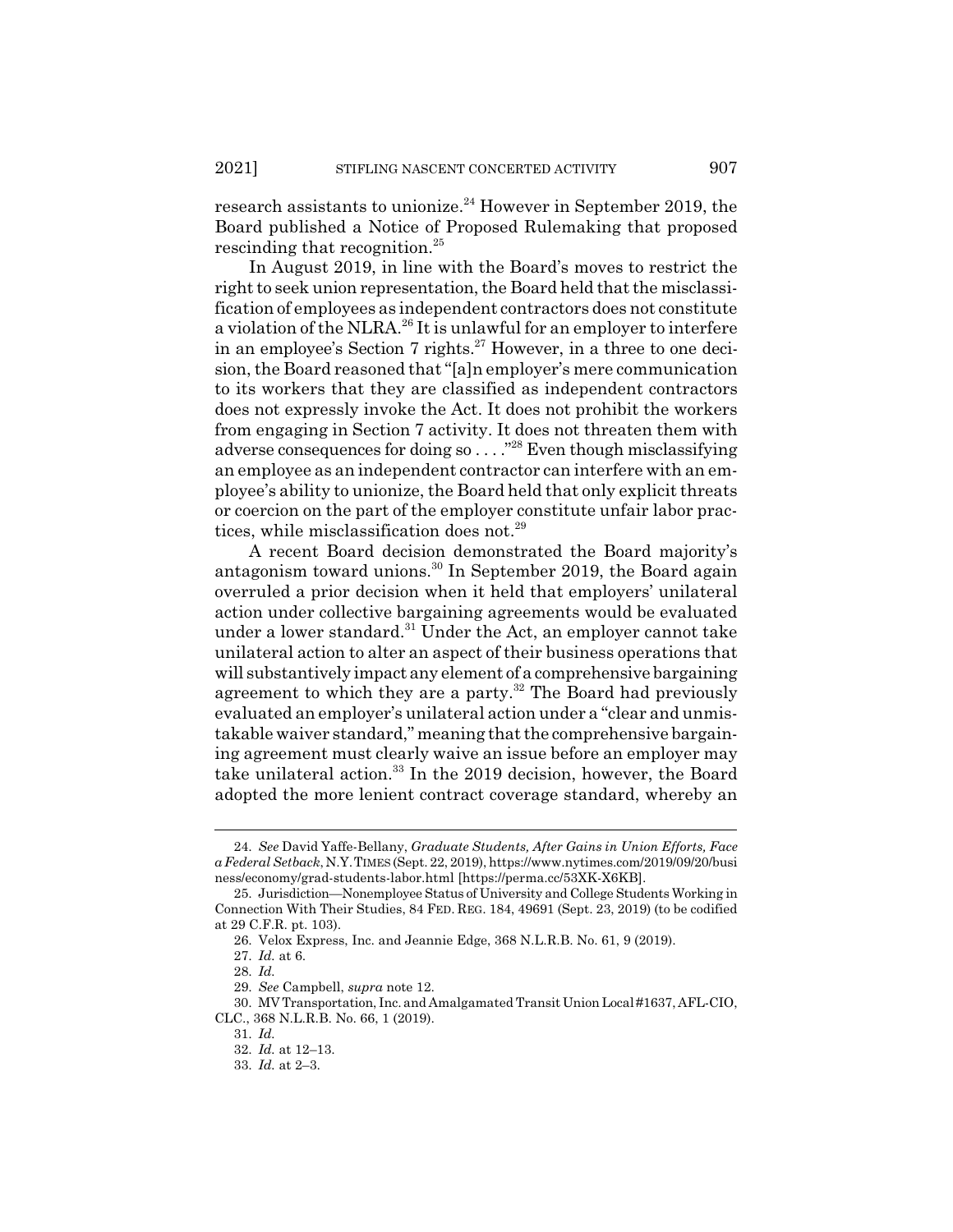employer can take unilateral action on topics that are generally "within the . . . scope of contractual language [that] grant[s] the employer the right to act unilaterally."34 Employers can now make decisions on business operations that impact issues covered in their comprehensive bargaining agreements without consulting the union even if the agreement does not specify the issue as an area on which the employer may do so.  $35$  As a result, the power of unions to negotiate with the employer about changes to business operations, in order to protect the interests of union members, is diminished.36

The foregoing section discusses only a selection of the decisions that the Board under the Trump administration rendered that collectively contribute to a more "business-friendly" environment and one that diminishes the ability of workers to vindicate their rights under the NLRA. It is in this context that the Board revisited "protected concerted activity."37

# II. EVOLVING STANDARDS OF "PROTECTED CONCERTED ACTIVITY"

The Board has dramatically shifted its interpretation of what constitutes protected concerted activity and the tests that it applies.<sup>38</sup> *Alleluia Cushion* was a turning point wherein the Board found that individual activity with no group action can constitute concerted activity when its purpose is to enforce statutory rights.<sup>39</sup> But nine years later, under the Reagan administration, the Board overruled *Alleluia Cushion* in the *Meyers* cases, requiring that there be evidence of some form of group action.40 *WorldMark by Wyndham*, though not explicitly overruling *Meyers*, shifted the interpretation of protected concerted activity back to a more liberalized position.<sup>41</sup>

### *A. Before* Meyers*—A Broad Interpretation of Section 7*

In 1975 in *Alleluia Cushion*, the Board expanded its interpretation of "concerted" when it found that an employer unlawfully terminated an employee who had complained to management about safety violations and filed a complaint with the state Occupational Safety

<sup>34.</sup> *Id.* at 2.

<sup>35.</sup> *Id.* at 1–2.

<sup>36.</sup> *MV Transportation, Inc.*, 368 N.L.R.B. at 1.

<sup>37.</sup> Alleluia Cushion Co. and Jack G. Henley, 221 N.L.R.B. 999, 999 (1975).

<sup>38.</sup> *Id.* at 999–1000.

<sup>39.</sup> *Id.*

<sup>40.</sup> Meyers Industries, Inc. and Kenneth P. Prill, 268 N.L.R.B. 493, 493 (1984).

<sup>41.</sup> *WorldMark by Wyndham*, 356 N.L.R.B. at 765–66.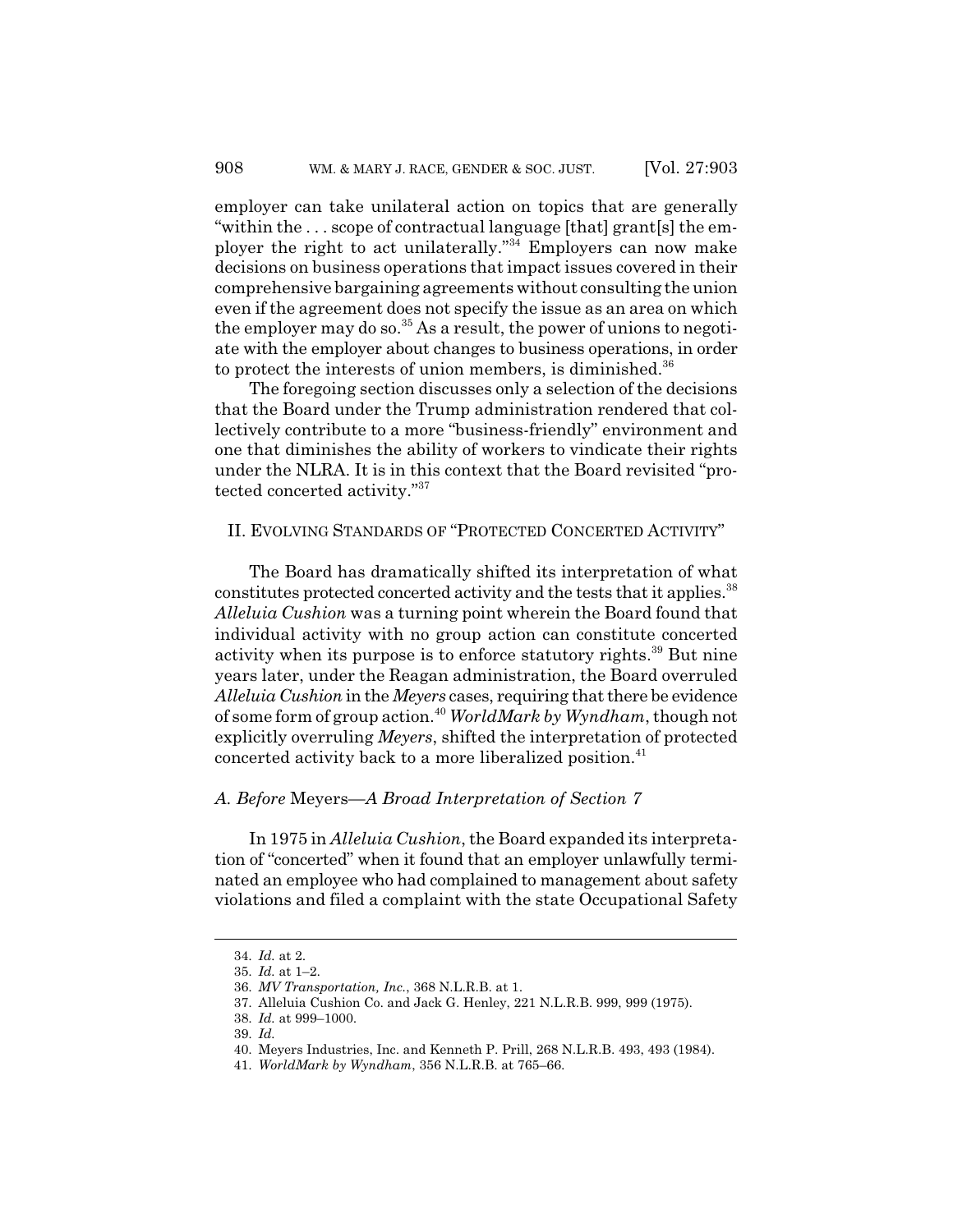and Health Administration.<sup>42</sup> Although the employee did not discuss the safety violations with coworkers and he did not make the complaints as their representative, the Board found that "where an employee . . . seeks to enforce statutory provisions relating to occupational safety designed for the benefit of all employees . . . we will find an implied consent thereto and deem such activity to be concerted."43 The Board reasoned that an individual's efforts to enforce safety laws were inherently concerted because their enforcement is both in the public interest and the interest of all employees of the complainant's employer.44 The Board relied upon the Supreme Court's reasoning in *Southern Steamship Company v. N.L.R.B.*, in which the Court noted that the Board should consider other Congressional objectives and "statutory scheme[s]" as it enforces the NLRA.45 The Board concluded that the NLRA "cannot be administered in a vacuum."46 *Alleluia Cushion* was significant because it held individual employee action in furtherance of statutory rights to be protected, even without the knowledge or expressed support of coworkers, as the consent of coworkers can be implied.<sup>47</sup>

#### *B.* Meyers I *(1984)*

In 1984 the *Meyers Industries* case (*Meyers I*) presented facts similar to *Alleluia Cushion*, but the Board forcefully rejected its prior reasoning and explicitly overruled *Alleluia Cushion*, ushering in an era of a more constrained interpretation of Section 7 as it applies to individual employee action.48 In *Meyers I*, truck driver Kenneth Prill was discharged after he made safety complaints to management and reported his employer to the Tennessee Public Service Commission for operating an unsafe truck and trailer.<sup>49</sup> The Board reversed the decision of the administrative law judge, who had ruled that Prill's action was protected under *Alleluia Cushion*. 50

The Board criticized the reasoning of *Alleluia Cushion* because it viewed the decision as having created a "per se" standard of concerted conduct and in doing so shifted the burden of proof from the employee that alleges the violation of the Act to the respondent

<sup>42.</sup> *Alleluia Cushion Co.*, 221 N.L.R.B. at 999–1000.

<sup>43.</sup> *Id.* at 1000. 44. *Id.*

<sup>45.</sup> *Id.* (citing Southern Steamship Co. v. NLRB, 316 U.S. 31, 47 (1942)).

<sup>46.</sup> *Id.*

<sup>47.</sup> *Id.*

<sup>48.</sup> Meyers Industries, Inc. and Kenneth P. Prill, 268 N.L.R.B. No. 73, 493, 496 (1984).

<sup>49.</sup> *Id.* at 497–98.

<sup>50.</sup> *Id.* at 493.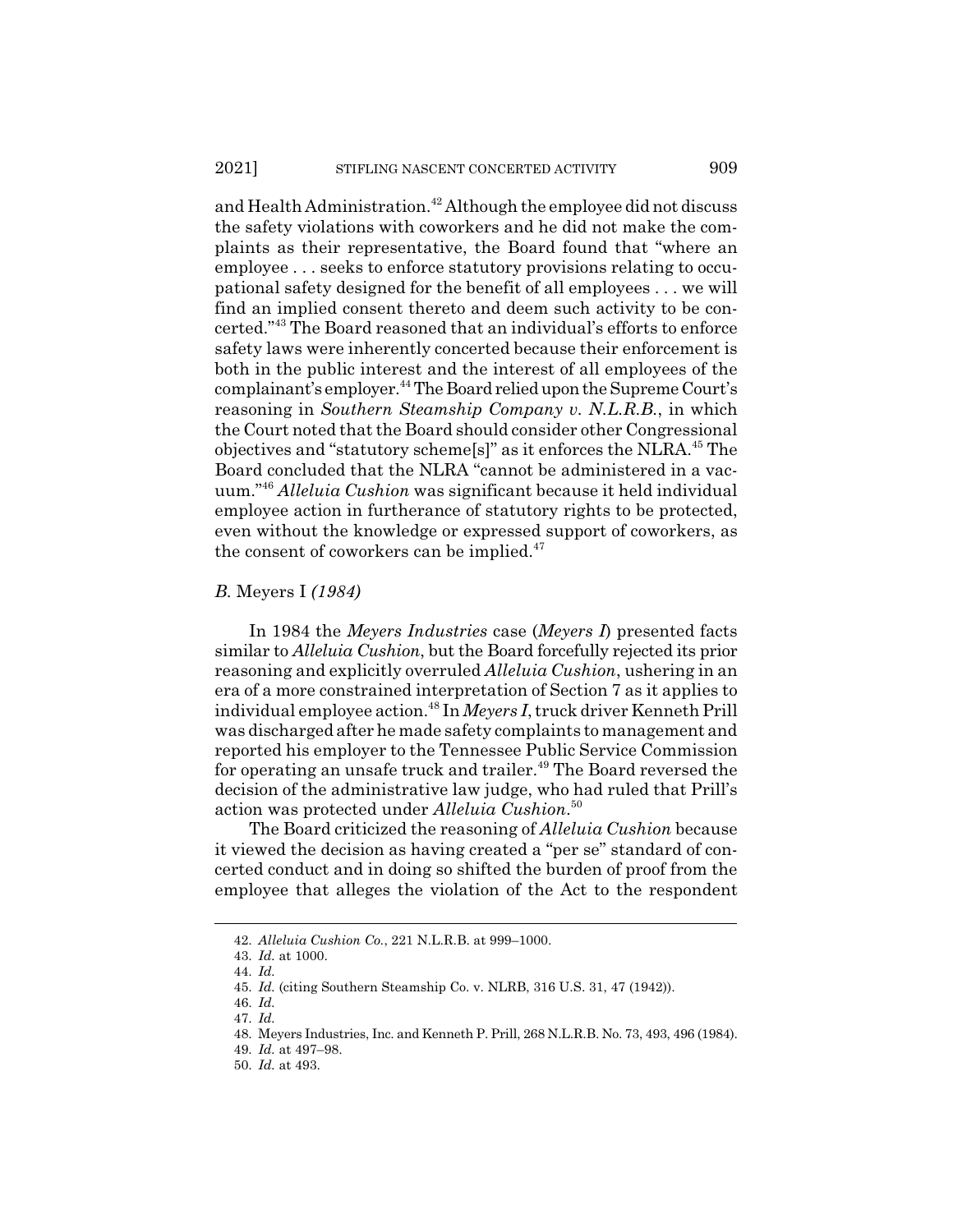employer.<sup>51</sup> The Board found that the *Alleluia Cushion* decision departed from the language of the Act and Board precedent because it did not require "observable evidence of group action," and instead "determined the existence of an issue about which employees *ought* to have a group concern," or a hypothetical showing of group concern.<sup>52</sup> The Board introduced an objective standard requiring "observable evidence"53 that an "individual engaged in his activity with other employees or on their authority."<sup>54</sup> Only upon satisfying this first element—observable evidence of an employee acting with or on the authority of other employees—could an analysis move to the second element to determine if the action was for "mutual aid or protection."55 The Board ruled that an action could rise to the level of protected concerted activity only if it satisfied both elements.<sup>56</sup>

#### *C.* Meyers II *(1986)*

Two months after the Board decided *Meyers I*, the Supreme Court issued its decision in *N.L.R.B. v. City Disposal Systems, Inc.*, upholding the Board's longstanding *Interboro* doctrine.57 In *City Disposal*, a garbage truck driver was terminated when he refused to drive an unsafe truck.58 Under the *Interboro* doctrine, when an individual employee "assert[s] . . . right[s] grounded in a collective-bargaining agreement," that action is considered "concerted" and thus protected by Section 7.59 Because the right to refuse to drive an unsafe truck was grounded in the truck driver's collective bargaining agreement, the Board found that his assertion of this right was concerted. $60$  Significantly, in deferring to the Board's interpretation of "concerted,"61 the Court held that the Board's *Interboro* doctrine is both a reasonable interpretation of Section 7 and "entirely consistent with the purposes of the Act."62 The Court noted that although "concerted"

<sup>51.</sup> *Id.* at 495–96. The burden of proof is on the General Counsel, who prosecutes the case against the employer in front of the Board. *Id.* In practical terms, however, the burden of proof is on the employee alleging the NLRA violation. *See id.*

<sup>52.</sup> *Meyers Industries, Inc.*, 268 N.L.R.B. at 495.

<sup>53.</sup> *Id.*

<sup>54.</sup> Barbara Fick, *Protecting Worker Complaints After* Meyers Industries, 31 ST. LOUIS U. L.J. 823, 825–26, 830 (1987).

<sup>55.</sup> *Meyers Industries, Inc.*, 268 N.L.R.B. at 494.

<sup>56.</sup> *Id.*

<sup>57.</sup> N.L.R.B. v. City Disposal Systems, Inc., 465 U.S. 822, 841 (1984).

<sup>58.</sup> *Id.* at 824.

<sup>59.</sup> *Id.* at 825.

<sup>60.</sup> *Id.* at 825, 828.

<sup>61.</sup> The Board's interpretation of the NLRA on "issue[s] that implicate[] its expertise in labor relations" is entitled to "considerable deference" by the courts. *Id.* at 829.

<sup>62.</sup> *Id.* at 825, 831, 833.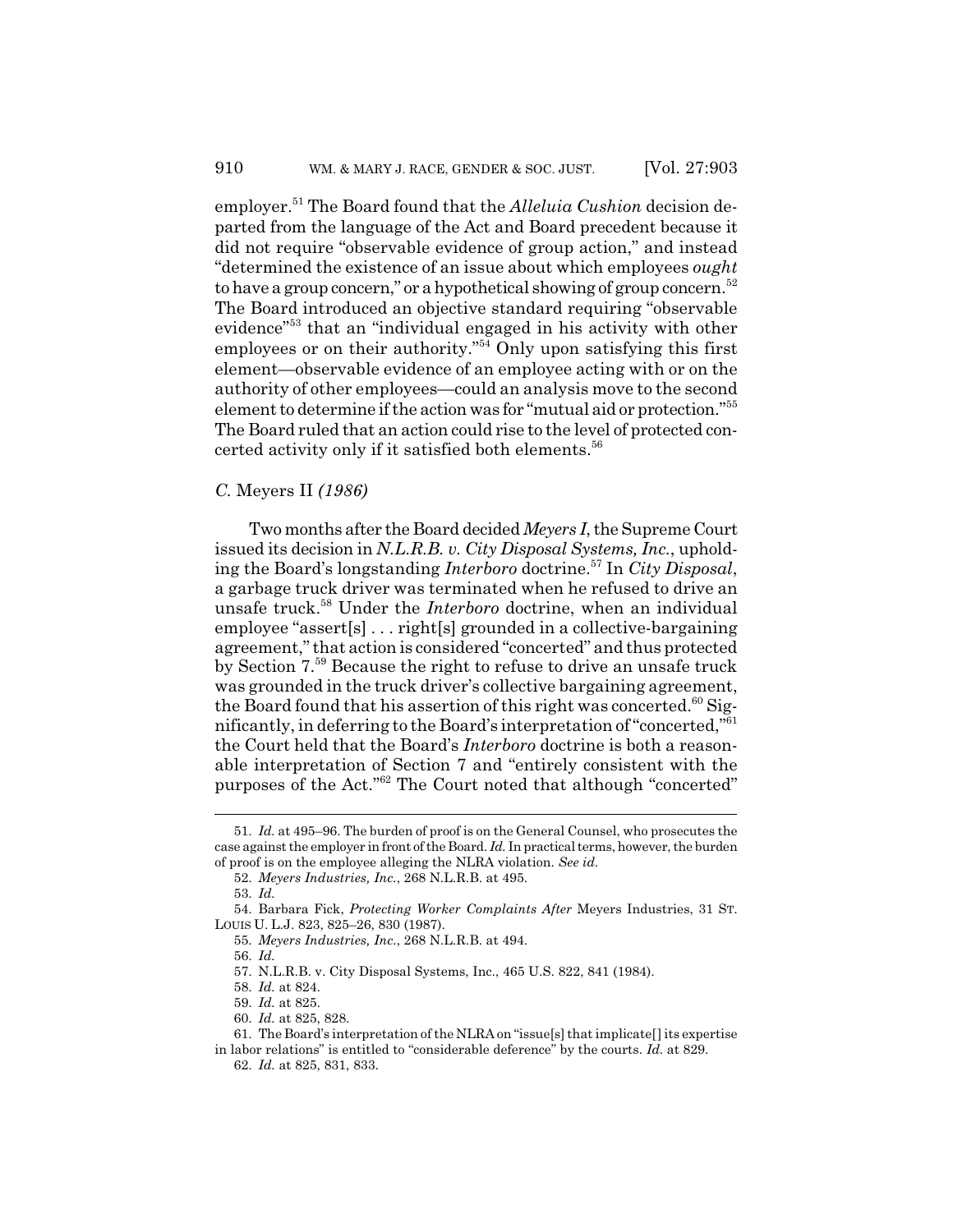can be interpreted to mean "two or more employees . . . the language of § 7 does not confine itself to such a narrow meaning."63

It was under the Supreme Court's ruling in *City Disposal* that the Court of Appeals for the D.C. Circuit considered Kenneth Prill's appeal of *Meyers I* in *Prill v. N.L.R.B.*64 Although the Board's interpretation of the NLRA is afforded "considerable deference," the Circuit Court remanded the case back to the Board because it held that the Board's opinion in *Meyers I* was based "on a faulty legal premise."65

The Circuit Court was highly critical of *Meyers I* for two key reasons.<sup>66</sup> First, it held that the Board was not required by the language of the Act to adopt the narrowed definition of "concerted" that required that an employee's action be "clearly joined in or endorsed by other employees."<sup>67</sup> The Circuit Court found that the Board incorrectly regarded its *Meyers I* interpretation to be not *an* interpretation, but the "mandated" interpretation of the Act.<sup>68</sup> The Circuit Court relied on the Supreme Court's *City Disposal* decision when it reasoned that the Board has "authority to interpret 'concerted activities' broadly to effectuate the purposes of section 7," and therefore the Board erred by insisting that its narrow and "literal" construction of Section 7 is the only possible interpretation.<sup>69</sup>

Second, the Circuit Court held that rather than reverting to a pre-*Alleluia* standard in *Meyers I*, the Board had instead imposed "a new and more restrictive standard" than previously applied by the Board and the courts.70 In *Meyers I*, the Board departed from the longstanding position that an individual, even if not specifically authorized, engages in concerted activity when they bring a "group complaint" to management.71 Further, the Circuit Court was concerned about the implications of the *Meyers I* standard on the widely held position under *Mushroom Transportation* that when an individual acts in order to gain support from other employees for "common goals," that individual is protected under Section 7.72 The Circuit Court noted that several Courts of Appeals had approached the interpretation of this standard differently, and that it did not intend to determine among these which the Board should adhere to.73 Rather, the Circuit Court

<sup>63.</sup> N.L.R.B. v. City Disposal Systems, Inc., 465 U.S. at 831.

<sup>64.</sup> Prill v. N.L.R.B., 755 F.2d 941, 942 (D.C. Cir. 1985).

<sup>65.</sup> *Id.* at 947–48.

<sup>66.</sup> *Id.* at 948.

<sup>67.</sup> *Id.*

<sup>68.</sup> *Id.*

<sup>69.</sup> *Id.* at 951–53.

<sup>70.</sup> *Prill*, 755 F.2d at 948.

<sup>71.</sup> *Id.* at 954.

<sup>72.</sup> *Id.* (citing Mushroom Transportation Co. v. N.L.R.B., 330 F.2d 683 (3d Cir. 1964)).

<sup>73.</sup> *Id.* at 955–56.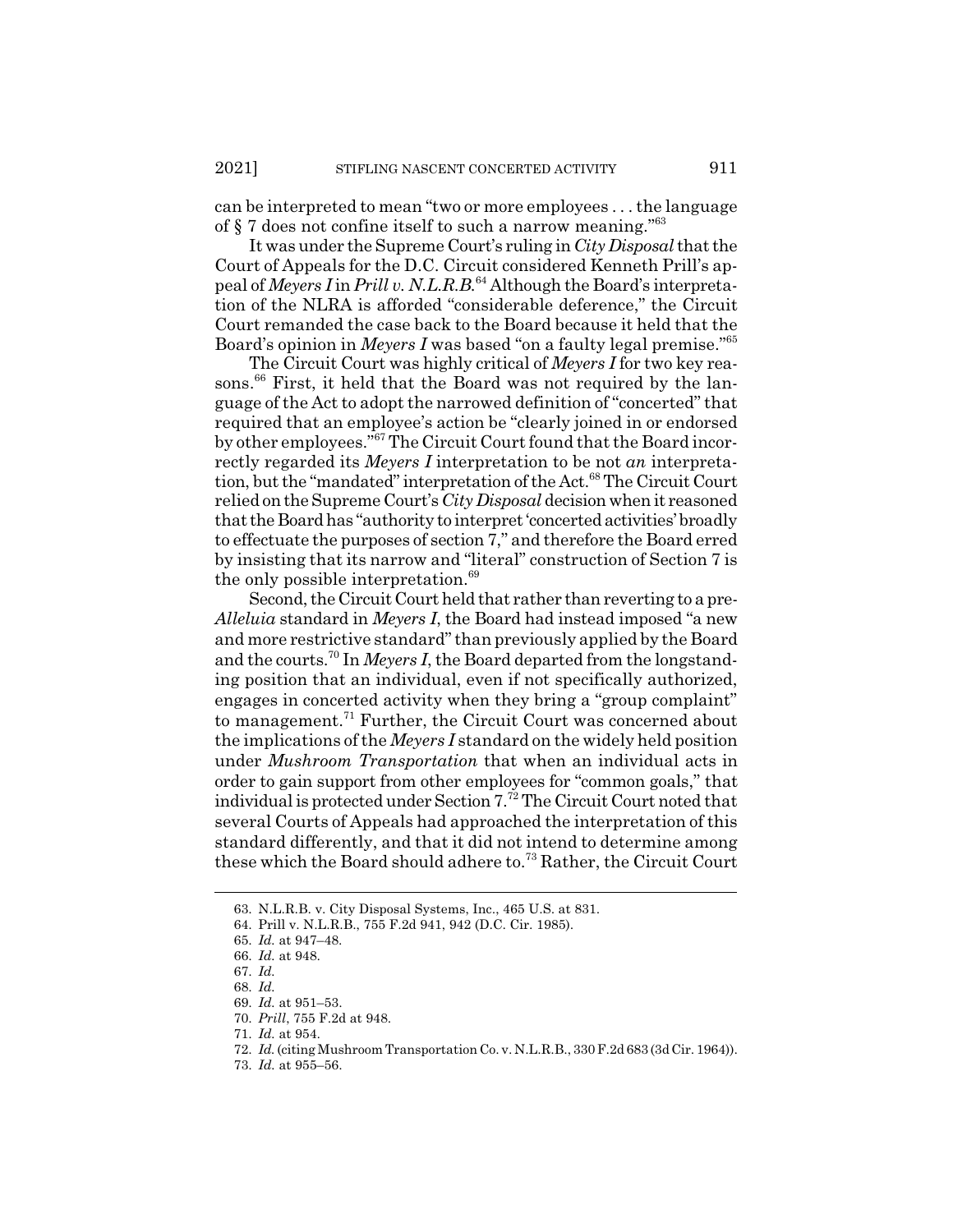opined that the *Meyers I* standard was "substantially narrower" than the standards applied by the Board in the past and by "most" appeals courts.74 With these serious concerns, and warning that the Board "should [not] ignore the policy implications of its decisions," the D.C. Circuit remanded the case.<sup>75</sup>

When the Board revisited Prill's case in *Meyers II*, it accepted the D.C. Circuit's holding that the standard articulated in *Meyers I* was not the only possible interpretation of the Act; however, the Board rejected the D.C. Circuit's concerns and affirmed the *Meyers I* standard that required objective evidence of group interaction for an individual's action to be considered concerted.76 The Board addressed the central concerns of the D.C. Circuit with a more comprehensive analysis of five key issues, which nonetheless led to the same conclusion.<sup>77</sup>

First, the Board emphasized that the *Meyers I* standard that "requires some linkage to group action in order for conduct to be deemed 'concerted'" was "[f]aithful to the [c]entral [p]urposes of the Act."78 The Board pointed to the Act's "[f]indings and declarations of policy," which discussed the importance of protecting workers' ability to organize in order to negotiate from a position of enhanced equality with employers.<sup>79</sup>

Second, the Board explained that *Meyers I* was consistent with the Supreme Court's *City Disposal* decision, issued shortly after *Meyers I*. 80 In *City Disposal*, the Supreme Court noted the Board's justification of the *Interboro* doctrine rested on the notion that an individual asserting a right contained within a collective bargaining agreement is "an extension of the concerted action that produced the agreement" and that asserting such a right impacts all employees working under the collective bargaining agreement.<sup>81</sup> In *Meyers II* the Board reasoned, therefore, that group action is a necessary element of concerted action.82 Further, like the Board in *Meyers I*, the Supreme Court separated the elements of "concerted activities" and activities for "mutual aid or protection."83

Third, the Board clarified that *Meyers I* did not stand for the proposition that individual employee activity could never enjoy protected

83. *Id.* at 885.

<sup>74.</sup> *Id.* at 956.

<sup>75.</sup> *Id.* at 957.

<sup>76.</sup> Meyers Industries, Inc. and Kenneth Prill, 281 N.L.R.B. 882, 882, 889 (1986).

<sup>77.</sup> *Id.* at 883–88.

<sup>78.</sup> *Id.* at 883–84.

<sup>79.</sup> *Id.* at 883 (internal quotation marks omitted).

<sup>80.</sup> *Id.* at 884.

<sup>81.</sup> *Id.*

<sup>82.</sup> *Meyers Industries, Inc.*, 281 N.L.R.B. at 884.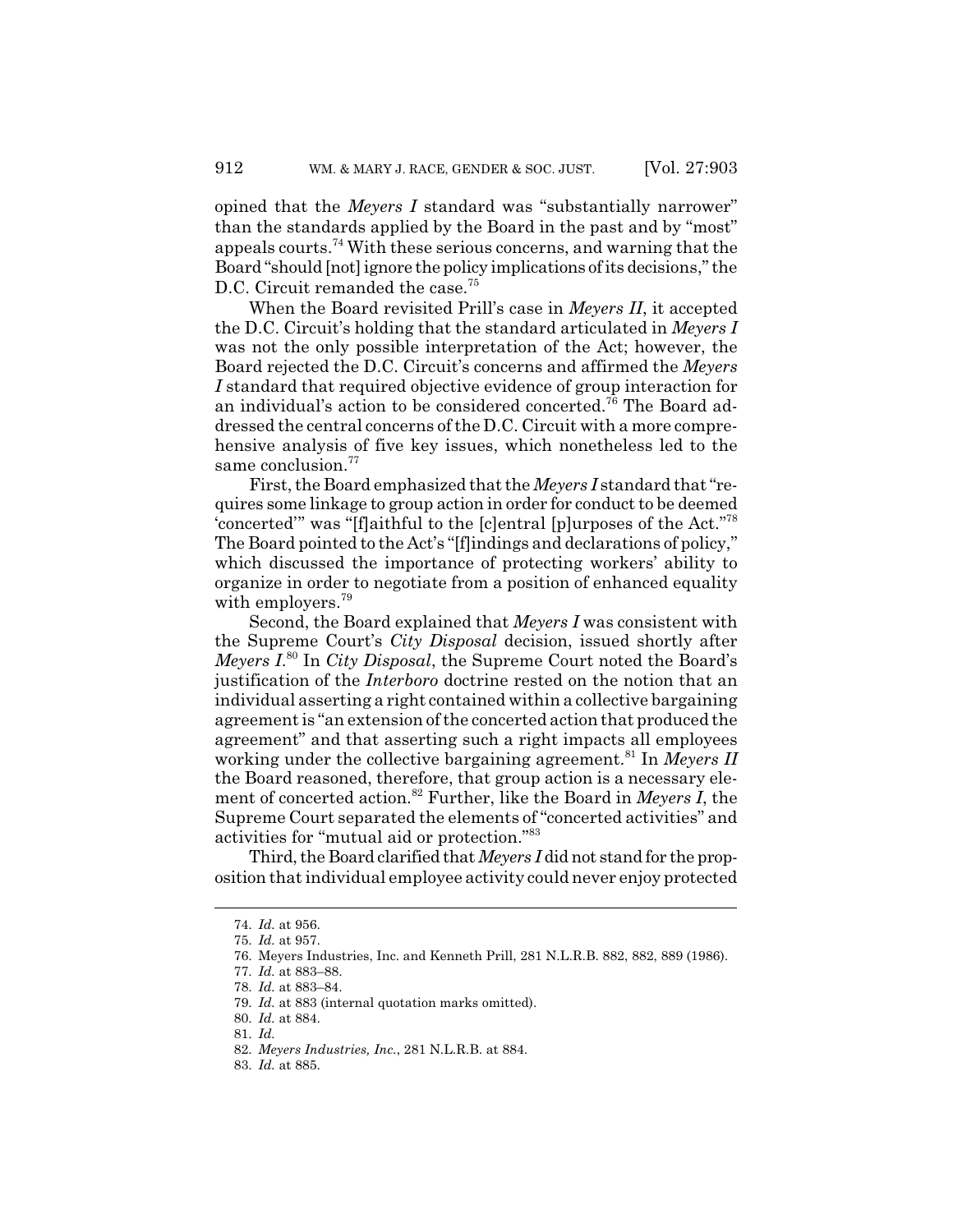status under Section 7, but rather that for individual activity to be "concerted," there must be some evidence of genuine group awareness and concern.84 It was not sufficient that the issue raised by an individual is *potentially* an issue of group concern.<sup>85</sup> The Board additionally emphasized that individual conduct intended "to initiate or to induce or to prepare for group action" fell within the scope of the *Meyers I* analysis, thus affirming *Mushroom Transportation*. 86

Fourth, in *Meyers II* the Board rejected the D.C. Circuit's concern of a "chilling effect" on future employee concerted action due to the termination of an employee who sought to assert a statutory right on an individual basis.<sup>87</sup> The Board reasoned that other employees would not feel intimidated by Prill's discharge because he had acted alone; however, it did not explain why the termination of an employee who acted alone to complain and draw attention to a serious safety issue is less chilling than the termination of an employee acting on behalf of others.88 Nonetheless the Board held that even if there *was* a chilling effect, this would still not render the termination unlawful.<sup>89</sup>

Finally, *Meyers II* addressed the D.C. Circuit's concern that *Meyers I* created an analysis whereby a unionized employee covered by a collective bargaining agreement would be protected when making a complaint, whereas a nonunionized worker making the same complaint would not enjoy Section 7 protection.<sup>90</sup> Meyers II frames this situation in terms of "[c]ontract [r]ights [v]ersus [s]tatutory [r]ights," but did not seek to resolve the tension.91 Instead, the Board skimmed over this anomaly when it asserted that focusing its resources on the former "best effectuate[s] the policies of the Act," and, as it did in *Meyers I*, noted "[t]he Board was not intended to be a forum in which to rectify all the injustices of the workplace."92

*Meyers II* entrenched the Board's position that individual employee action must be connected to group action, or at least group awareness of the individual action, in order to enjoy the protection of Section 7.<sup>93</sup> In so holding, the Board affirmed a two-prong test in which first an action must be found to be concerted before an inquiry

89. *Id.*

<sup>84.</sup> *Id.* at 886.

<sup>85.</sup> *Id.* (citing Allied Erecting Co. v. N.L.R.B., 272 N.L.R.B. 176 (1984), in which no concerted action was found where an employee, unsupported by his colleagues, contacted a secondary employer to discuss their primary employer's failure to pay union scale wages).

<sup>86.</sup> *Id.* at 887.

<sup>87.</sup> *Id.* at 888–89.

<sup>88.</sup> *Meyers Industries, Inc.*, 281 N.L.R.B. at 888–89.

<sup>90.</sup> Prill v. N.L.R.B., 755 F.2d 941, 957 (D.C. Cir. 1985).

<sup>91.</sup> *Meyers Industries, Inc.*, 281 N.L.R.B. at 887.

<sup>92.</sup> *Id.* at 888.

<sup>93.</sup> *Id.* at 882–89.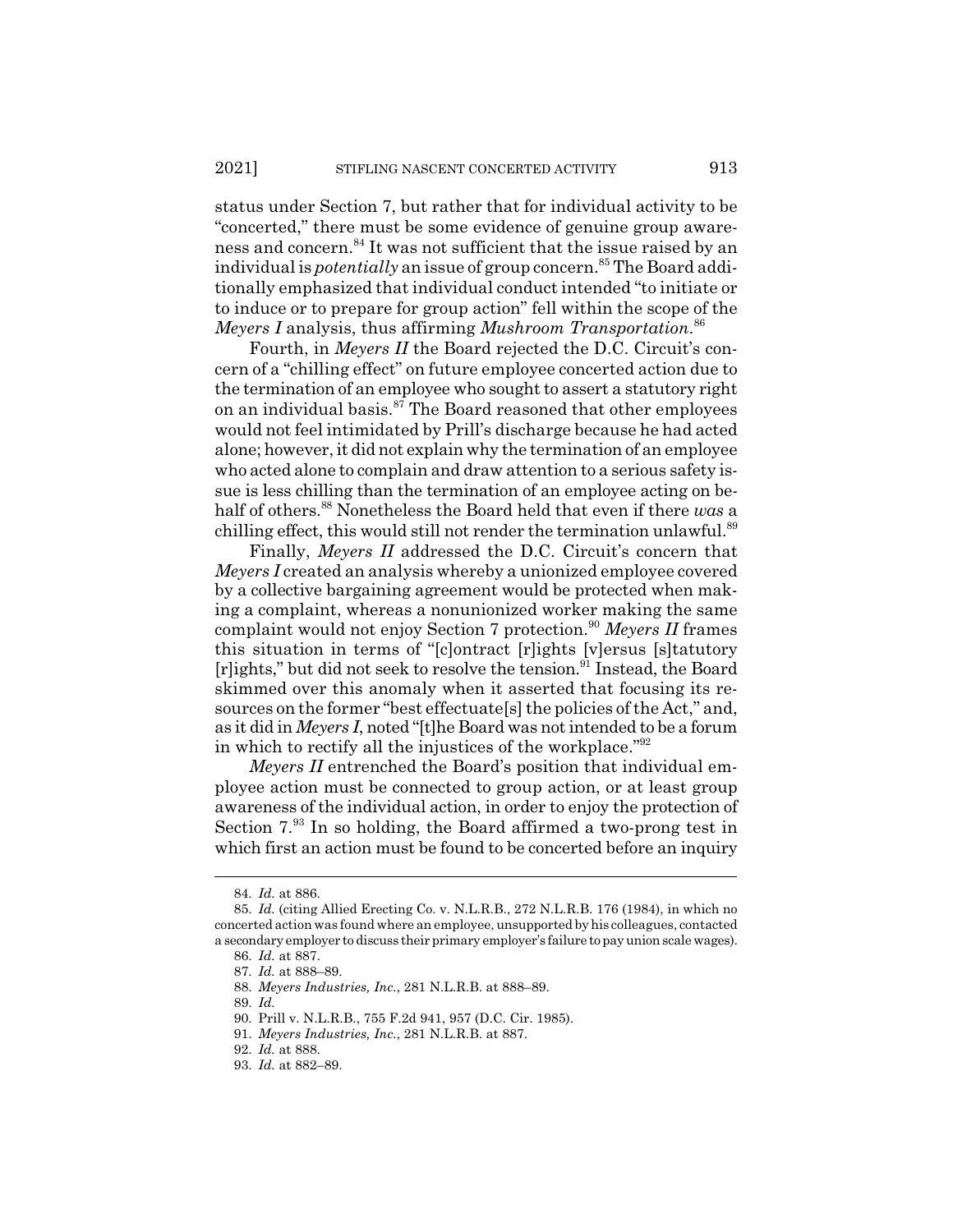into whether the action was for mutual aid or protection becomes relevant.<sup>94</sup> By making the standard for concerted activity more difficult to meet, *Meyers I* and *II* raised the barrier for nonunionized workers to assert their rights in the workplace without fear of termination or other adverse employment action.<sup>95</sup>

# *D.* WorldMark by Wyndham *Broadens the Test for Concerted Activity*

In a two-to-one96 decision in *Wyndham Resort Development Corp.*, the Board reversed the finding of the administrative law judge and held that an employee who complained to a company executive about a new dress code policy in front of other employees was engaged in protected concerted activity.97 Before a daily morning sales meeting an executive, Rodney Hill, approached three employees, including Gerald Foley and Charles Feathers.<sup>98</sup> Hill informed Foley, who had been away on vacation, about a new dress code that required salespersons to tuck in their shirts.<sup>99</sup> Foley had heard rumors that there would be a change to the dress code.<sup>100</sup> Foley asked if it was a companywide policy and if the policy would be disseminated in writing.<sup>101</sup> His colleague Feathers interjected several times with complaints about the new policy, and by this time additional employees had approached and watched the exchange.<sup>102</sup> Hill asked Foley and Feathers to come to his office, where they discussed the matter, the employees apologized, and they were told to return to work.<sup>103</sup> Several days later, Hill issued a written warning to Foley about the incident, noting that it was his second warning.<sup>104</sup> The first warning was issued following Foley's questioning during a sales meeting about commission payments.<sup>105</sup> Feathers did not receive a warning.<sup>106</sup>

The administrative law judge (ALJ) found that a dress code is part of the terms and conditions of employment, but that Foley's

<sup>94.</sup> *Id.* at 884.

<sup>95.</sup> *Id.* at 884–89.

<sup>96.</sup> Chairman Wilma Liebman and Member Craig Becker, both Democrats, were in the majority. Republican Member Brian E. Hayes dissented. *See* Wyndham Resort Dev. Corp. and Gerald Foley, 356 N.L.R.B. 765, 765, 768 (2011).

<sup>97.</sup> *Id.* at 765.

<sup>98.</sup> *Id.*

<sup>99.</sup> *Id.*

<sup>100.</sup> *Id.*

<sup>101.</sup> *Id.*

<sup>102.</sup> *WorldMark by Wyndham*, 356 N.L.R.B. at 765.

<sup>103.</sup> *Id.* at 765–66.

<sup>104.</sup> *Id.* at 766.

<sup>105.</sup> *Id.*

<sup>106.</sup> *Id.*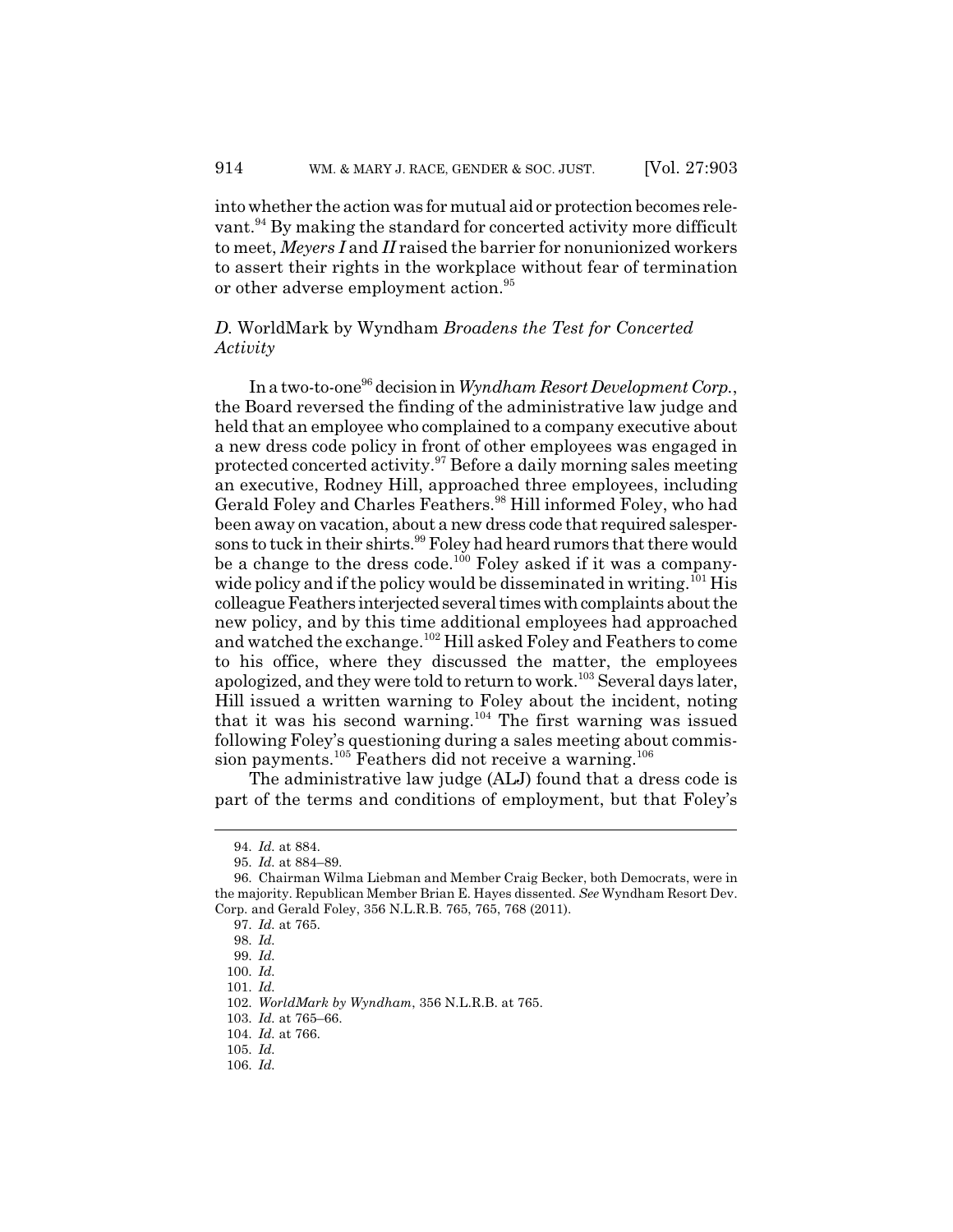exchange with Hill was not concerted, "because he acted independently of Feathers, in his own self-interest, without a common goal."<sup>107</sup> The ALJ's decision was in accord with *Meyers I* and *II*, and noted the lack of evidence that Foley acted on behalf of other employees or had discussed the matter in advance with Feathers.<sup>108</sup>

Upon appeal the Board reversed the decision of the ALJ, found that Foley's statements were concerted, and noted that in *Meyers II* the Board had clarified that individual employee actions that "bring[] truly group complaints to the attention of management" were protected.109 The Board reasoned that because Foley spoke out about the new policy at the first opportunity and in the presence of colleagues who were similarly affected, that Foley "intended to induce group action."110 The Board pointed to Foley's language—using "we" and "us"—as evidence that Foley was speaking of a group concern.<sup>111</sup> Further, the fact that Foley's colleague joined in and voiced similar complaints demonstrated that Foley's actions were "incontrovertibly concerted under *Meyers*" because "they were undertaken 'with . . . other employees.""<sup>112</sup>

The Board rejected the ALJ's reasoning that because Foley and Feathers did not discuss or agree to complain about the dress code in advance of the exchange with Hill that Foley's actions were not concerted, affirming that no advanced plan "to act in concert" is necessary to engage in concerted activity.<sup>113</sup> The Board also rejected the ALJ's finding that the concerns of Foley and Feathers were not shared because Foley's comments centered on the process of implementing the new dress code while Feathers complained about the substance of the dress code, because ultimately they were both "oppos[ed] to implementation of the rule."114The Board underscored that the employer perceived Foley's actions as concerted, as supported by the language of the written warning issued to Foley.<sup>115</sup>

Although the Board found that Foley acted with intent to induce group action, it noted that because the employer was motivated to discipline Foley because the employer perceived that he intended

<sup>107.</sup> *Id.*

<sup>108.</sup> *WorldMark by Wyndham*, 356 N.L.R.B. at 766.

<sup>109.</sup> *Id.*

<sup>110.</sup> *Id.*

<sup>111.</sup> *Id.*

<sup>112.</sup> *Id.* (citing Meyers Industries, Inc. and Kenneth P. Prill, 268 N.L.R.B. 493, 493 (1984)).

<sup>113.</sup> *Id.* at 767.

<sup>114.</sup> *WorldMark by Wyndham*, 356 N.L.R.B. at 767.

<sup>115.</sup> The written warning issued to Foley stated that Hill did not want to have the conversation at that time but that Foley "persisted in voicing his complaints publicly, 'on the sales floor in front of the team,'" and accused Foley of "incit[ing] another Rep to join in." *Id.*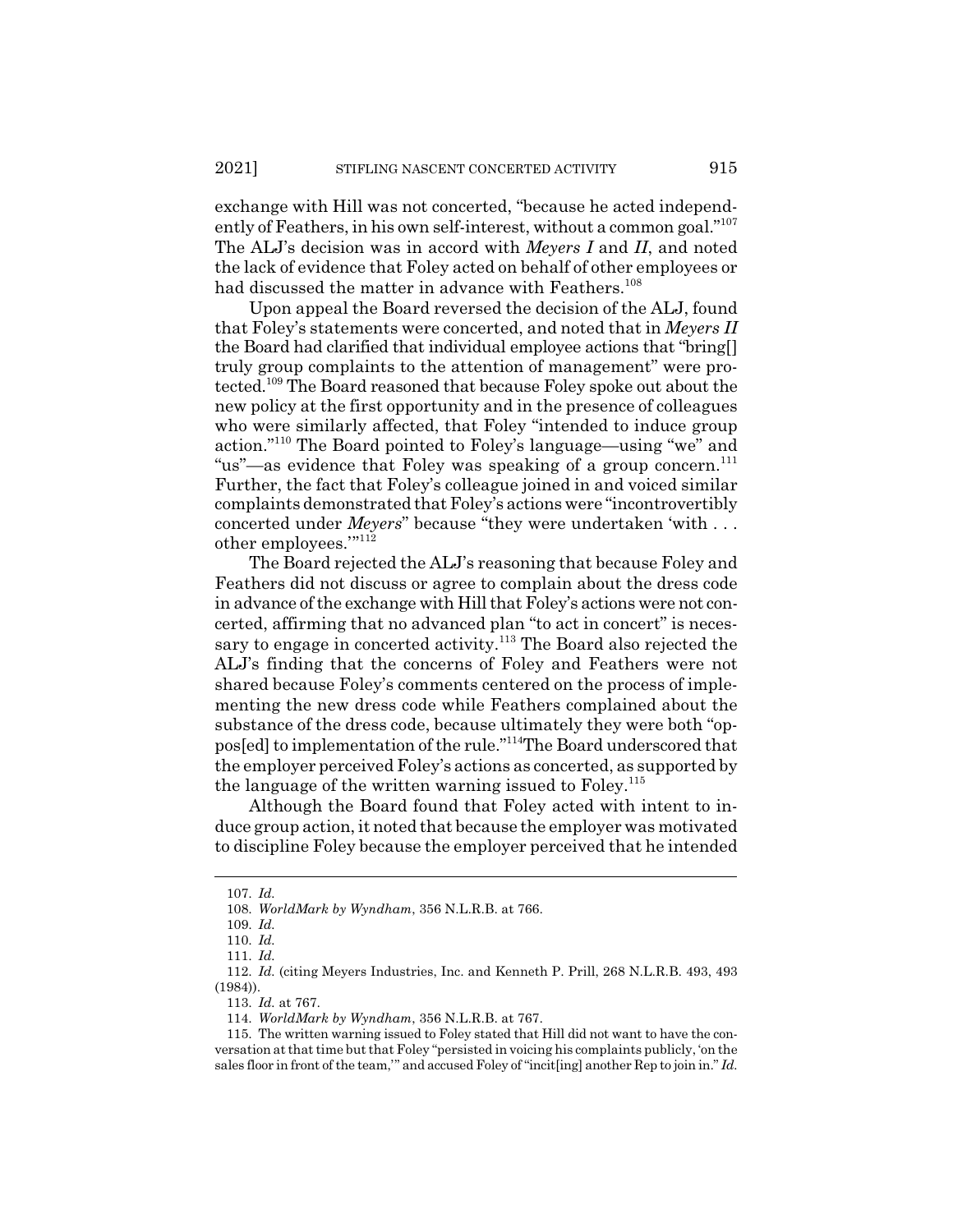to induce action from fellow employees, that alone was enough to find the discipline issued to Foley as unlawful. $116$ 

The dissenting member of the Board, Member Hayes, disagreed with the Board's reasoning, writing that the Board, "reduces to meaninglessness the *Meyers* distinction between unprotected individual activity and protected concerted activity."117 Hayes argued that the majority decision "impermissibly conflat[ed] the concepts of group setting and group complaints" when it held that Foley's comments were concerted.<sup>118</sup> Hayes expressed alarm that the majority's decision implied that an employee who makes a complaint in a group setting is deemed to have engaged in concerted activity, even if the statements were not intended to induce group action or were not on behalf of the group.<sup>119</sup>

The Board majority, however, did not frame its decision as a departure from *Meyers I* or *II*. <sup>120</sup> *WorldMark by Wyndham* endorsed the group setting of an individual action as evidence of intent to induce group action.121 The Board pointed to its earlier post–*Meyers II* holding in *Whittaker Corp.* wherein it held that "[p]articularly in a group-meeting context, a concerted objective may be inferred from the circumstances."122 The Board thus affirmed the protection of an employee's spontaneous action that entailed no prior consultation, holding that the group setting and Foley's use of collective language sufficiently indicated intent to induce group action.<sup>123</sup> The Board also recognized the "commonality of [Foley and Feather's] action"—to voice concerns to management about the new dress code—although they may have "had different motives."124

# III. ARGUMENT: OPENING THE DOOR TO STIFLE NASCENT CONCERTED ACTIVITY

Eight years after *WorldMark by Wyndham*, the Board once again acted to overrule an expansive interpretation of "concerted"

<sup>116.</sup> *Id.*

<sup>117.</sup> *Id.* at 768.

<sup>118.</sup> *Id.*

<sup>119.</sup> *Id.*

<sup>120.</sup> *See WorldMark by Wyndham*, 356 N.L.R.B. at 767.

<sup>121.</sup> *Id.* at 766.

<sup>122.</sup> Whittaker Corp. and Milton E. Johnston, 289 N.L.R.B. 933, 934 (1988); *see also* Chromalloy Gas Turbine Corp. and Diane Baldessari, 331 N.L.R.B. 858, 863 (2000) (holding that the concerted nature of the employee's statements protesting a new break policy can be inferred from the group setting and were not "mere griping").

<sup>123.</sup> *WorldMark by Wyndham*, 356 N.L.R.B. at 767.

<sup>124.</sup> Rita Trivedi, *Restoring a Willingness to Act: Identifying and Remedying the Harm to Authorized Employees Ignored Under* Hoffman Plastics, 51 U.MICH.J.L.REFORM 357, 380, 381 n.123 (2018).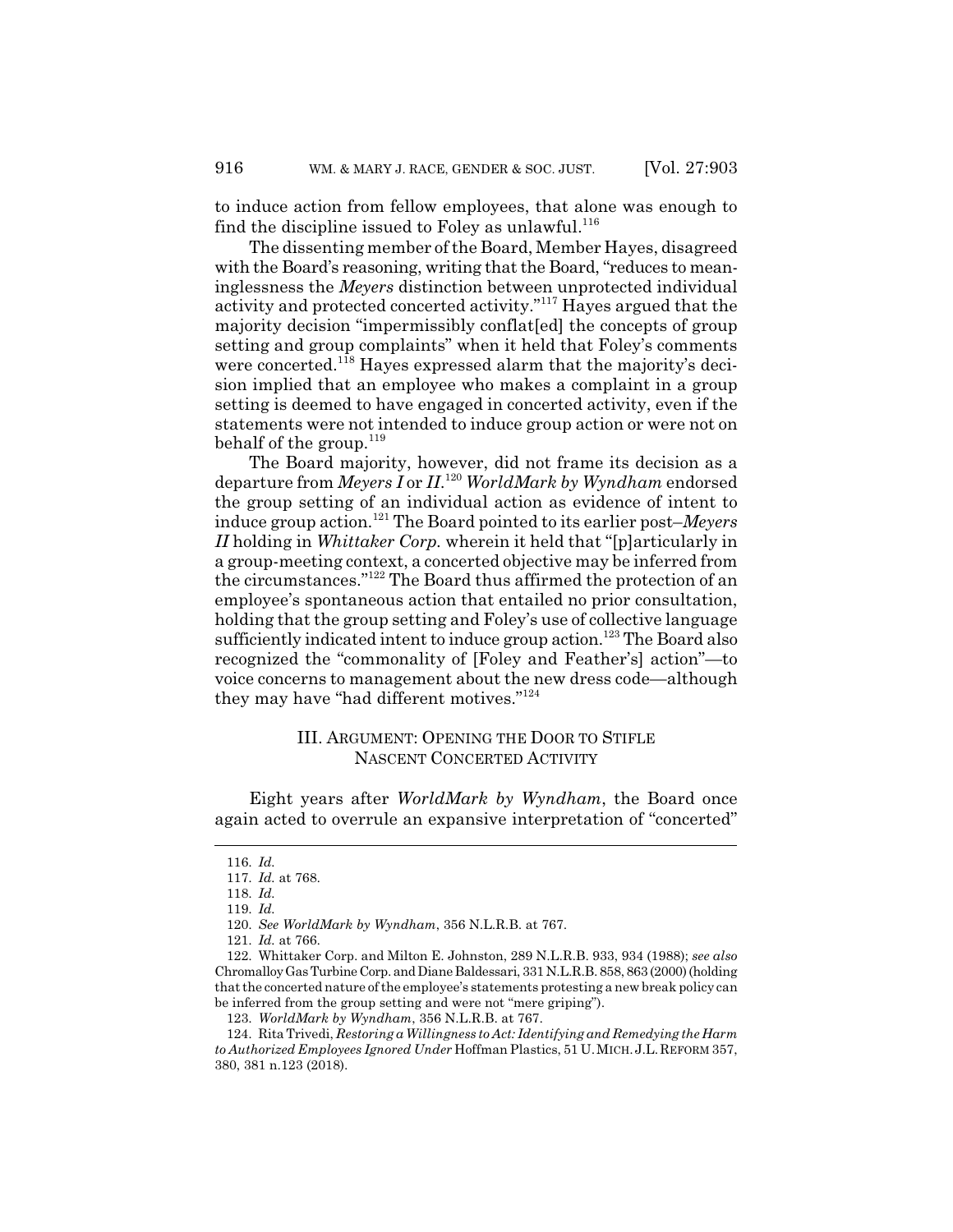in favor of a stricter interpretation.<sup>125</sup> In so doing, the Board opened the door to overruling other decisions related to the speech of individual employees.

#### *A.* Alstate Maintenance

In January 2019 in *Alstate Maintenance*, the Board<sup>126</sup> rejected *WorldMark by Wyndham* as incompatible with the *Meyers I* and *II* cases and, in overruling *WorldMark by Wyndham*, announced the "process of restoring the *Meyers* standard."127 The Board held that an employee's statements in front of other skycaps about not receiving a tip from a soccer team that they had assisted the year prior was not concerted and, therefore, not protected under Section 7.128 Further, the Board held that even if the employee's statements were concerted, they were not protected because they "did not have mutual aid or protection as [their] purpose."129 Thus, the discharge of the employee due to these statements was lawful.<sup>130</sup> The lone Democrat on the Board strenuously rejected the majority's holding and reasoning.<sup>131</sup> Although the majority distinguished *Alstate* from *WorldMark by Wyndham*, and thus did not need to overturn that case in order to hold the employee's statement in *Alstate* unprotected, the Board used *Alstate Maintenance* as a vehicle to explicitly overrule *WorldMark* by Wyndham and narrow the scope of concerted activity.<sup>132</sup>

Trevor Greenridge worked as a skycap, which required him to assist passengers with their luggage.<sup>133</sup> Tips comprised the majority of his compensation.134 Greenridge and three other skycaps were standing together when their supervisor informed them that a partner airline had requested assistance with a soccer team's equipment.<sup>135</sup> Greenridge commented that when they had helped a soccer

133. *Id.* at 2.

<sup>125.</sup> *See* Alstate Maintenance and Trevor Greenridge, 367 N.L.R.B. No. 68, 1 (2019). 126. The majority included Chairman John F. Ring, Member Marvin E. Kaplan, and Member William J. Emanuel; all are Republican. Dissenting Member Lauren McFerran is a Democrat. *Id.* at 1, 9.

<sup>127.</sup> *Id.* at 1–2.

<sup>128.</sup> *Id.*

<sup>129.</sup> *Id.* at 1.

<sup>130.</sup> *Alstate Maintenance*, 367 N.L.R.B. at 1.

<sup>131.</sup> *Id.* at 9–18.

<sup>132.</sup> *Id.* at 5–6. The ALJ found that Greenridge's statements were not protected, and the Board agreed in full, with the exception of one minor (and not dispositive) element of the judge's reasoning. The Board adopted the decision of the ALJ, but nonetheless used the case as an opportunity to overrule *WorldMark by Wyndham*. *Id.*

<sup>134.</sup> *Id.* at 1.

<sup>135.</sup> *Alstate Maintenance*, 367 N.L.R.B. at 2.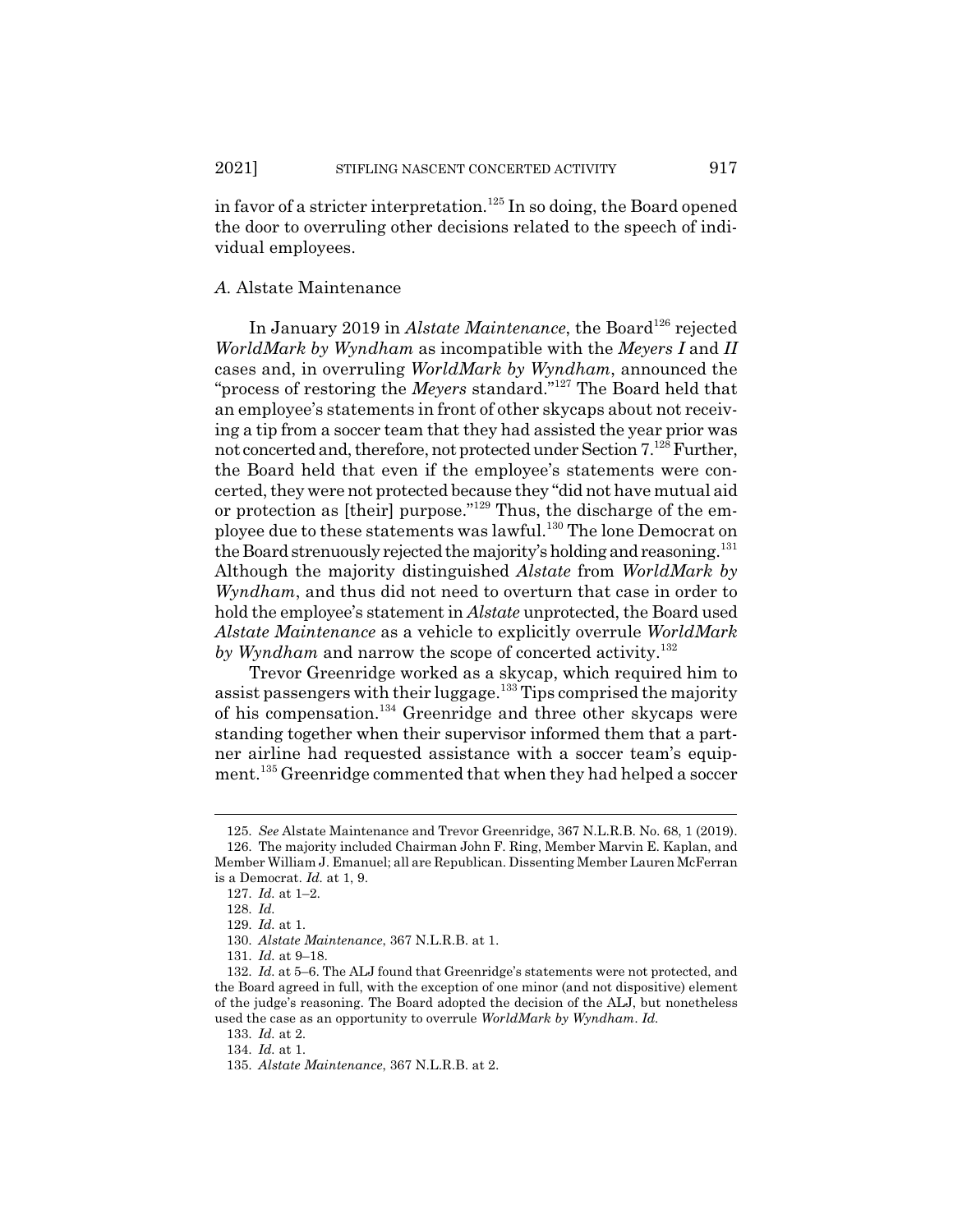team a year earlier, they did not receive a tip.<sup>136</sup> When the team's luggage arrived, Greenridge and the three other skycaps did not assist with the luggage and walked away.<sup>137</sup> After a group of baggage handlers had almost completed the job, the skycaps came back and assisted.138 The next day all four skycaps were terminated, and Greenridge's discharge notice specifically referenced that his statements were made in front of other employees.<sup>139</sup>

The Board held that Greenridge's statements were not concerted because they did not meet the standards articulated in the *Meyers* cases.140 Specifically, the Board pointed to two standards from *Meyers II*.<sup>141</sup> The first is when an individual who is not a designated representative of a group brings a "truly group complaint" to management, that action is concerted.<sup>142</sup> To qualify as a "truly group" complaint," there must be evidence of "prior or contemporaneous discussion of the concern between or among [employees]."143 If there is no evidence of group discussion, an individual complaint is merely "solely by and on behalf of him- or herself" regarding "a purely personal grievance."144 The Board held that there was no evidence to indicate that the tipping practice of soccer teams was a truly group complaint because the record did not indicate that Greenridge had discussed it with his fellow skycaps in advance.<sup>145</sup>

The second standard the Board applied regards when an individual acts to induce or initiate group action, which originated in *Mushroom Transportation* and was affirmed by *Meyers II*. 146 If the statements do not "look[] toward group action" they are "more than likely . . . *mere 'griping*" and unprotected.<sup>147</sup> The Board held that

<sup>136.</sup> Greenridge replied to his supervisor that "[w]e did a similar job a year prior and we didn't receive a tip for it." *Id.*

<sup>137.</sup> *Id.*

<sup>138.</sup> *Id.*

<sup>139.</sup> *Id.* at 2.

<sup>140.</sup> *Id.* at 2–4.

<sup>141.</sup> *Alstate Maintenance*, 367 N.L.R.B. at 3.

<sup>142.</sup> *Id.* (citing Meyers Industries, Inc. and Kenneth P. Prill, 281 N.L.R.B. 882, 887 (1986)).

<sup>143.</sup> *Id.* at 3.

<sup>144.</sup> *Id.* The Board has long held that when an individual complains about "working conditions affecting him alone," these are "personal gripes," and are not protected under Section 7. *See* Robert A. Gorman & Matthew W. Finkin, *The Individual and the Requirement of "Concert" Under the National Labor Relations Act*, 130 UNIV. PA. L. REV. 286, 290 (1981).

<sup>145.</sup> *Alstate Maintenance*, 367 N.L.R.B. at 4.

<sup>146.</sup> *Id.* at 3; *see* Mushroom Transportation Co. v. N.L.R.B., 330 F.2d 683, 684–85 (3d Cir. 1964).

<sup>147.</sup> *Alstate Maintenance*, 367 N.L.R.B. at 3 (citing *Mushroom Transportation*, 330 F.2d at 685) (emphasis added).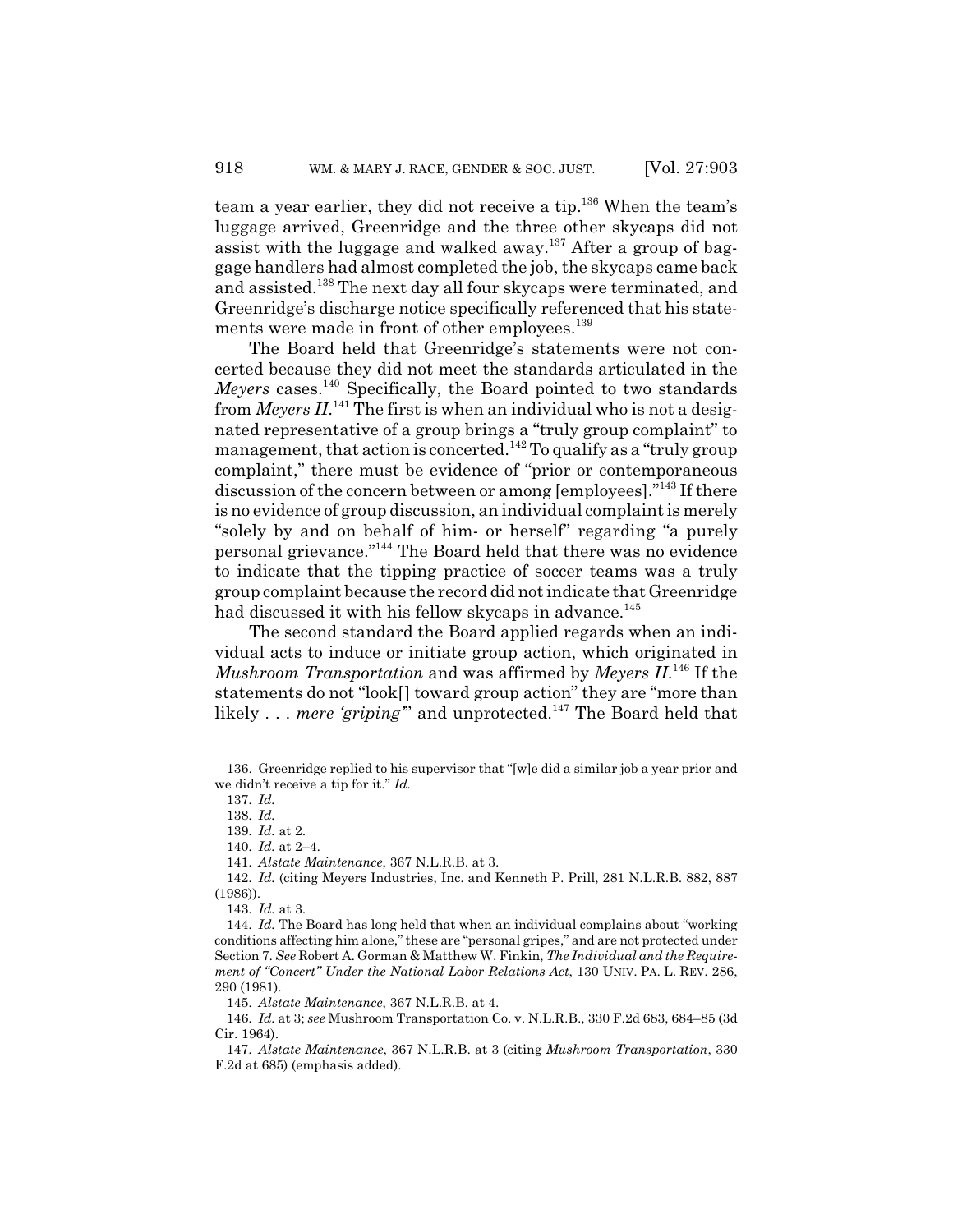Greenridge's statement on its face did not indicate an intent to initiate or induce action from the other skycaps, and pointed to Greenridge's testimony that the statement was "just a comment" that was "not aimed at changing the Respondent's policies or practices."148 Additionally, the Board rejected the General Counsel's argument that intent to induce action could be inferred from the group setting in which Greenridge made his statement.<sup>149</sup> The Board distinguished *Alstate* from the earlier decisions *Whittaker* and *Chromalloy*, noting that in both of these latter cases the Board inferred intent to initiate action based on the group setting *and* on an analysis of the totality of the circumstances.150 Unlike in those cases, in *Alstate* there was no meeting convened by the employer for the purpose of announcing a change in the terms and conditions of employment and thus no complaint against such a change. $151$ 

The Board further found that Greenridge's statement failed the second prong emphasized in the *Meyers* cases, holding that it was not for the purpose of mutual aid or protection.<sup>152</sup> The Board took an exceptionally narrow view when it held that tips—the subject of Greenridge's comment and the majority of his compensation—were not related to the terms and conditions of his employment because the amount skycaps received in tips was within the control of passengers and not the employer. $153$ 

#### *B.* Alstate *Overrules* WorldMark by Wyndham

Beyond holding that Greenridge's statements were not protected under *Meyers*, the Board found that *WorldMark by Wyndham* was incompatible with the *Meyers* cases and therefore must be overruled for two main reasons.154 First, the Board held that *WorldMark by Wyndham* impermissibly created what amounted to a *per se* rule whereby an individual employee that makes a complaint about the terms or conditions of employment in a group setting is automatically deemed to have "engaged in initiating group action."155 The Board held that "individual griping" would not be elevated to concerted status just because it is made in a group setting.<sup>156</sup> Second, the Board

<sup>148.</sup> *Id.* at 4.

<sup>149.</sup> *Id.*

<sup>150.</sup> *Id.*

<sup>151.</sup> *Id.* at 5.

<sup>152.</sup> *Id.* at 8.

<sup>153.</sup> *Alstate Maintenance*, 367 N.L.R.B. at 8.

<sup>154.</sup> *Id.* at 1, 6–7.

<sup>155.</sup> *Id.*

<sup>156.</sup> *Id.* at 7.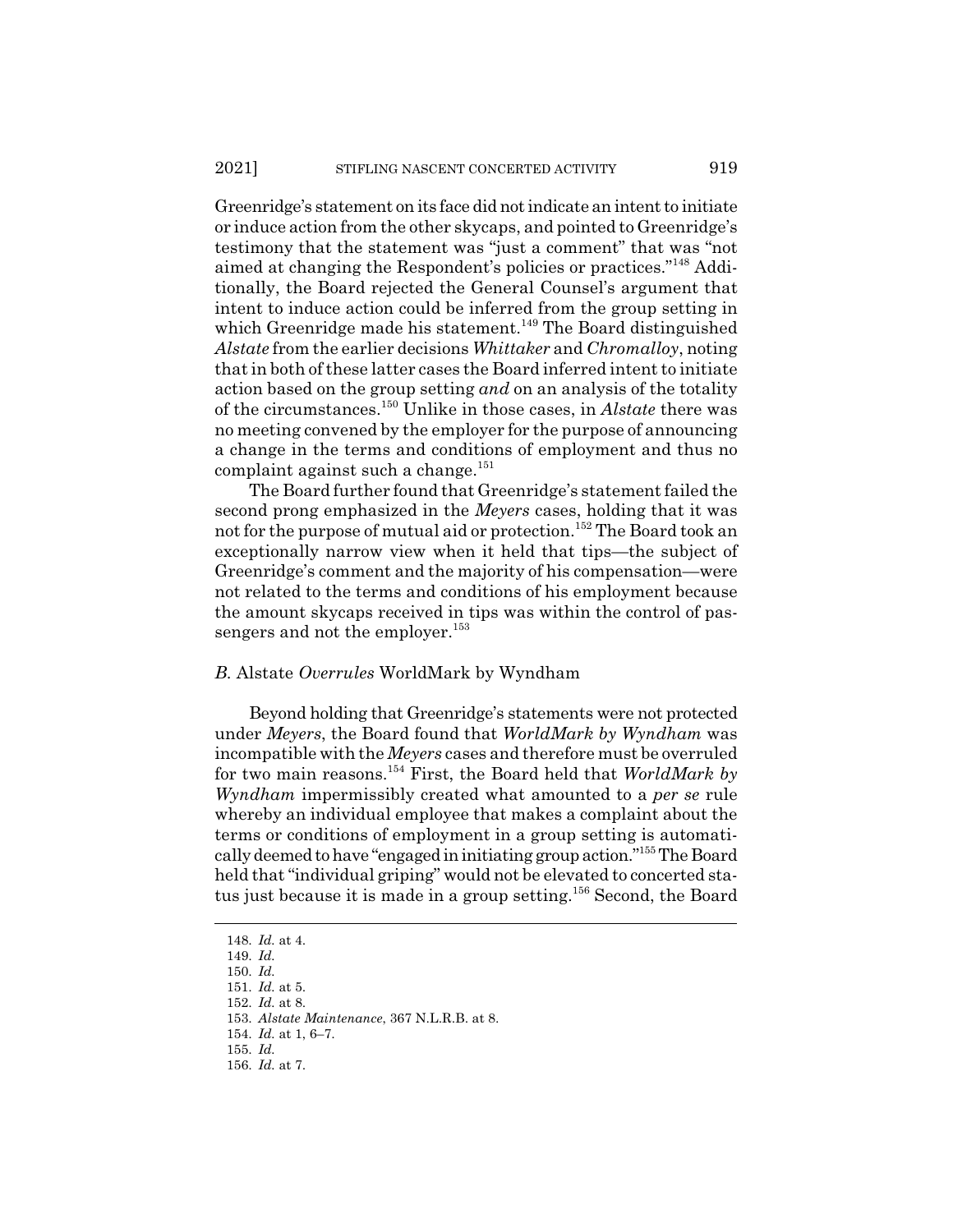held that such a per se rule that rendered all complaints in a group setting concerted departed from the *Meyers I* definition, which held that "to be concerted, [the] activity must 'be engaged in[,] with or on the authority of other employees and not solely . . . on behalf of the employee himself.'"157 The Board reasoned that complaints about the terms and conditions of employment that only affected the speaker should not be deemed concerted merely because they are made in a group setting.<sup>158</sup>

In sum, the Board, drawing from *Meyers II*, held that to be distinguished from "individual griping," an individual's statement to a manager or supervisor in front of other employees is concerted only if it falls into one of two sets of circumstances.<sup>159</sup> First, "an individual employee's statement to a supervisor or manager must . . . bring a truly group complaint regarding a workplace issue to management's attention."160 As discussed above, to qualify as a truly group complaint, there must be evidence that the employee either previously discussed the issue with one or more coworkers or that there is "contemporaneous" discussion.<sup>161</sup> If there is no such evidence, a statement may still be found to be concerted if "the totality of the circumstances . . . support a reasonable inference that in making the statement, the employee was seeking to initiate, induce, or prepare for group action."162 The Board articulated five nonexclusive factors that "would tend to support drawing such an inference":

(1) the statement was made in an employee meeting called by the employer to announce a decision affecting wages, hours, or some other term or condition of employment; (2) the decision affects multiple employees attending the meeting; (3) the employee who speaks up in response to the announcement did so to protest or complain about the decision, not merely (as in *WorldMark*) to ask questions about how the decision has been or will be implemented; (4) the speaker protested or complained about the decision's effect on the work force generally or some portion of the work force, not solely about its effect on the speaker [. . .] ; and (5) the meeting presented the first opportunity employees had to address the decision, so that the speaker had no opportunity to discuss it with other employees beforehand.<sup>163</sup>

<sup>157.</sup> *Id.* (quoting *Meyers I*, 268 N.L.R.B. 493, 497 (1984)).

<sup>158.</sup> *Id.* at 7.

<sup>159.</sup> *Alstate Maintenance*, 367 N.L.R.B. at 7.

<sup>160.</sup> *Id.*

<sup>161.</sup> *See supra* note 144 and accompanying text.

<sup>162.</sup> *Alstate Maintenance*, 367 N.L.R.B. at 7.

<sup>163.</sup> *Id.*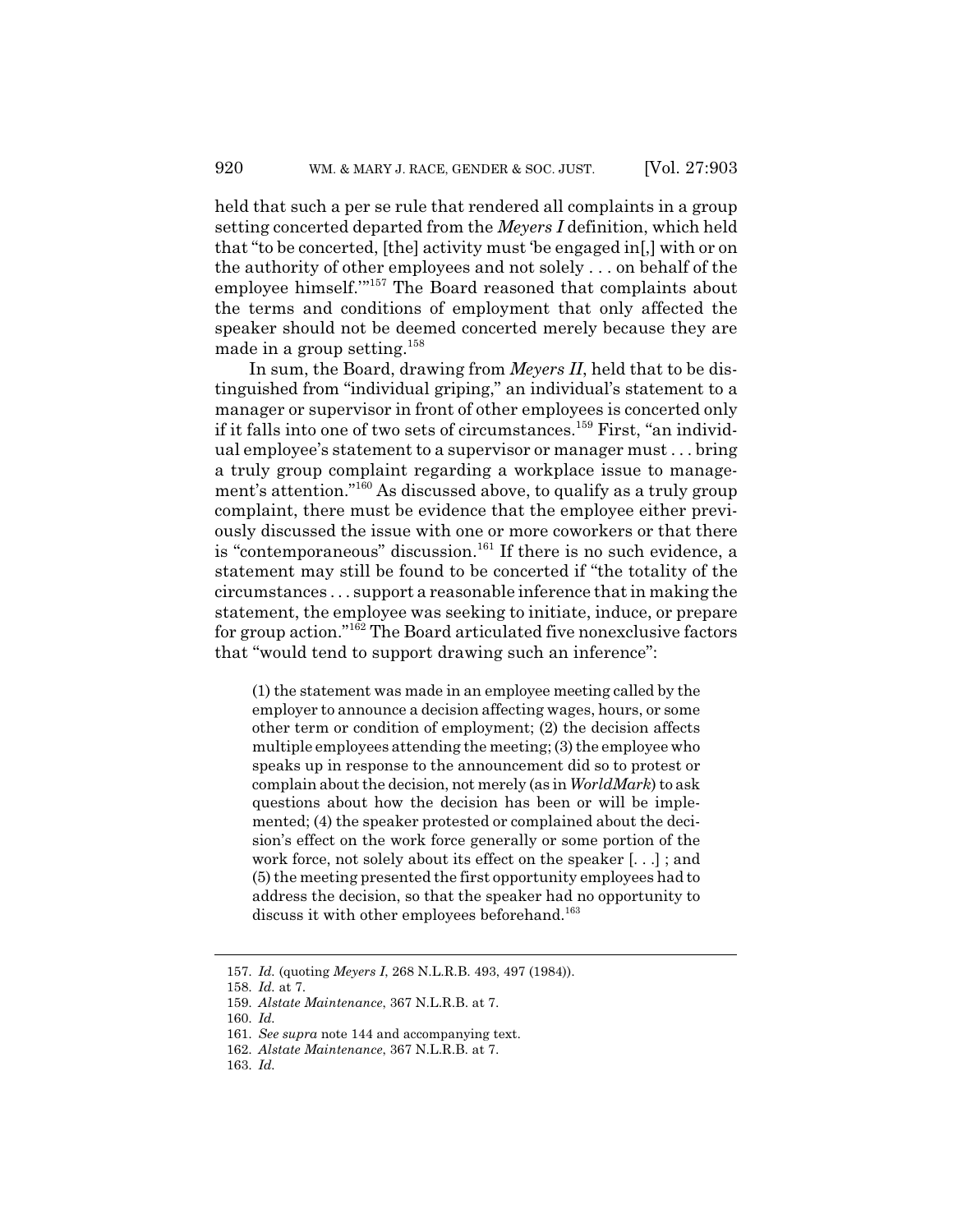In so holding, the Board established a higher evidentiary threshold to demonstrate that an individual complaint in a group setting is made to initiate or induce group action.<sup>164</sup> The Board also mandated the increased scrutiny of individual complaints in group settings to ensure that they do not reflect the concerns of only the speaking employee, rather than group concerns.<sup>165</sup>

In her dissent, Member McFerran argued that the majority took "language out of context" and that *WorldMark by Wyndham* did not create a per se rule.166 Instead, like in *Whittaker* and *Chromalloy*, the Board in *WorldMark by Wyndham* examined the totality of the evidence including the first person plural language used by the employee, the subject of the statements that was "common to all employees," the fact that the statements were made at the employee's first opportunity to address the dress code with management, the employee's familiarity with the preferences of other employees and thus their likely concern about the new policy, and the fact that a coworker joined him in expressing concern about the dress code.<sup>167</sup> The consideration of these factors together, McFerran argues, aligned *WorldMark by Wyndham* with*Whittaker*, *Chromalloy*, and the *Meyers* cases when it applied the "longstanding consideration: a complaint made in front of a group, in combination with other circumstances, may support an inference of an inducement of group action."<sup>168</sup>

The cases before the NLRB169 that cite *WorldMark by Wyndham* before *Alstate* tend not to rely on the "per se" rule that it supposedly established.170 Rather, the cases cite a variety of representative positions. In *Case Farms Processing*, for example, the ALJ cited *WorldMark by Wyndham* for the proposition that an employee "spontaneously" joining an individual employee in a complaint lends weight to a finding of concerted activity.<sup>171</sup> In *Lou's Transport, Inc.*, the administrative judge cited *WorldMark by Wyndham* as support

<sup>164.</sup> *See id.*

<sup>165.</sup> *See id.* at 4.

<sup>166.</sup> *Id.* at 13.

<sup>167.</sup> *Id.*

<sup>168.</sup> *Alstate Maintenance*, 367 N.L.R.B. at 13.

<sup>169.</sup> Here, "before the NLRB" references cases before administrative law judges while references to "the Board" references cases appealed to and decided on by a panel of National Labor Relations Board Members.

<sup>170.</sup> At the time of writing, 30 cases cited *WorldMark by Wyndham*, excluding *Alstate. Shepard Report for WorldMark by Wyndham*, 2011 NLRB LEXIS 63, LEXIS, https://plus .lexis.com//shepards/?pdmfid=1530671&crid=6c705d06-fc91-4e96-9069-7ba0eb5b8730& pdactivityid=c5ab3e75-c681-4c89-8a22-70845564c622&pdtargetclientid=-None-& ecomp=nnsk.

<sup>171.</sup> Case Farms Processing, Inc. and Utd. Food & Commercial Workers, Local No. 880, 2011 N.L.R.B. LEXIS 533, at \*63.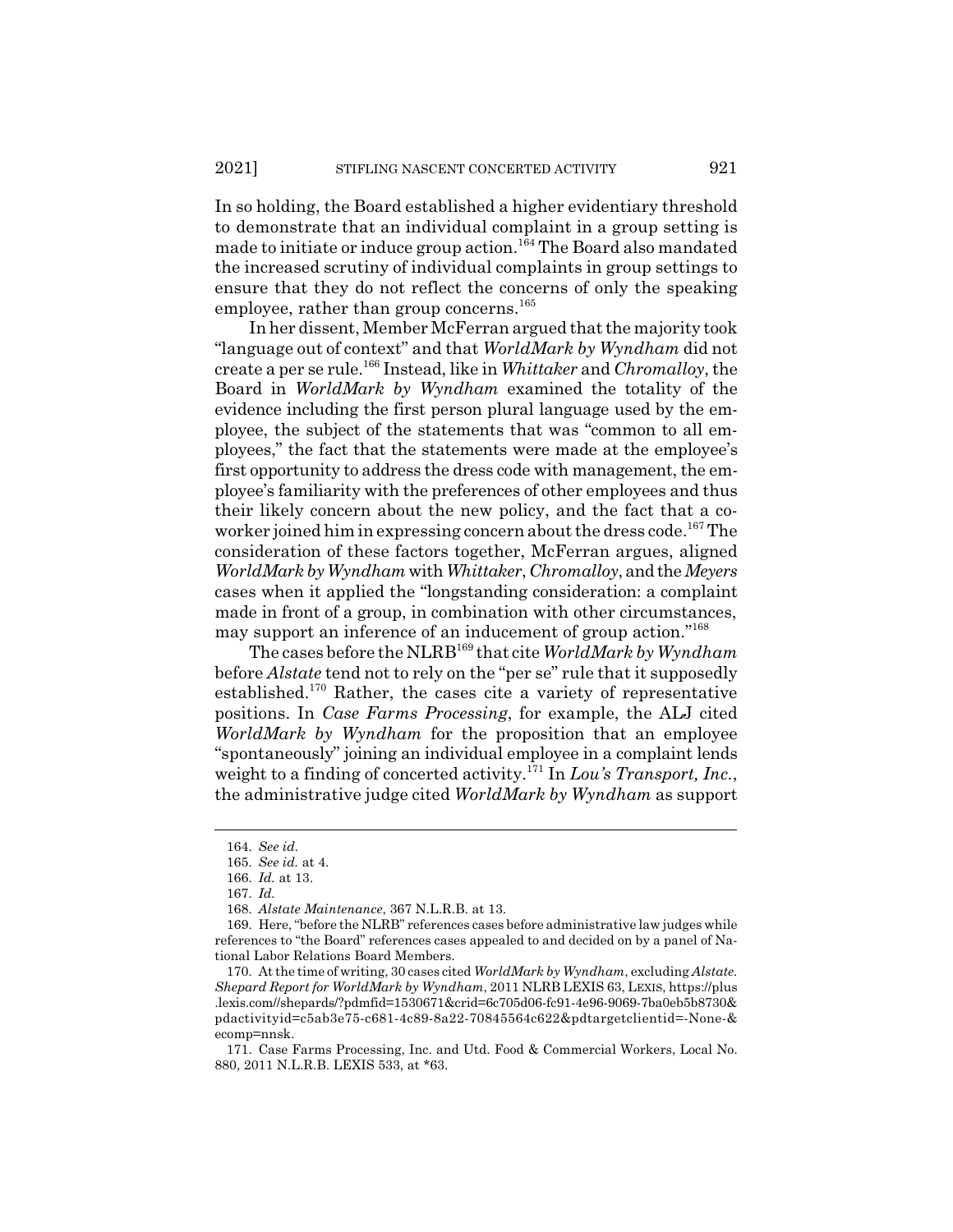for the rule that an employee need not be "specifically authorized" to speak on behalf of other employees in order for the employee's statements to be protected.<sup>172</sup>

Administrative law judges have not widely relied on *WorldMark by Wyndham* to find that any employee who makes a complaint in a group setting has *per se* engaged in protected concerted activity. For this reason, the *Alstate* decision suggests that the Board was concerned with preemptively making it more difficult for employees to prove that their employers took adverse employment action based on protected concerted speech, rather than responding to a trend in NLRB case law initiated by *WorldMark by Wyndham*. 173 This interpretation of the Board's motives in *WorldMark by Wyndham* is bolstered by the Board's explicit invitation to bring cases before it so that it may reverse precedents related to "inherently concerted" speech.<sup>174</sup>

# *C. Walking Through the Door Opened by* Alstate Maintenance*: The Risk of Future Diminishment of Section 7 Rights*

The Board strategically used the *Alstate* case to open the door to future Board decisions that could continue to narrow Section 7 protections and diminish the rights of employees throughout the country.<sup>175</sup>

The affected rights include the long-standing notion of "inherently concerted" speech.<sup>176</sup> The ability of employees to raise and speak freely about workplace concerns would be constrained, likely resulting in a chilling effect as employees can be subject to discipline and termination for previously protected actions.<sup>177</sup>

In *Alstate*, the Board regarded *WorldMark by Wyndham* as having introduced a "per se" standard that elevated mere "griping" about individual complaints to the level of protected concerted activity.<sup>178</sup> In *Alstate* the Board identified its next targets when it invited cases

<sup>172.</sup> Lou's Transp., Inc. and Michael Hershey, 361 N.L.R.B. 1446, 1456 (2014).

<sup>173.</sup> *See Alstate Maintenance*, 367 N.L.R.B. at 1.

<sup>174.</sup> *Id.* at 1 n.2 ("Although we do not reach them here, other cases that arguably conflict with *Meyers* include those in which the Board has deemed statements about certain subjects 'inherently' concerted . . . . *We would be interested in reconsidering this line of precedent in a future appropriate case*." (emphasis added)).

<sup>175.</sup> *See id.* at 2, 18.

<sup>176.</sup> *See id.* at 1 n.2.

<sup>177.</sup> *See, e.g.*, Bernard J. Bobber & Kayla A. McCann, *NLRB Narrows the Scope of NLRA Section 7 Protection for Employee Complaints*, OGLETREEDEAKINS (Jan. 22, 2019), https:// ogletree.com/insights/nlrb-narrows-the-scope-of-nlra-section-7-protection-for-employee -complaints [https://perma.cc/S57V-Z327] ("As a result of *Alstate Maintenance*, employers generally have more leeway to use discipline to regulate an individual employee's statement . . . . Unions and individuals alike may find it more difficult to assert that an individual employee's statement is concerted activity that is protected by Section 7 . . . .").

<sup>178.</sup> *See Alstate Maintenance*, 367 N.L.R.B. at 7.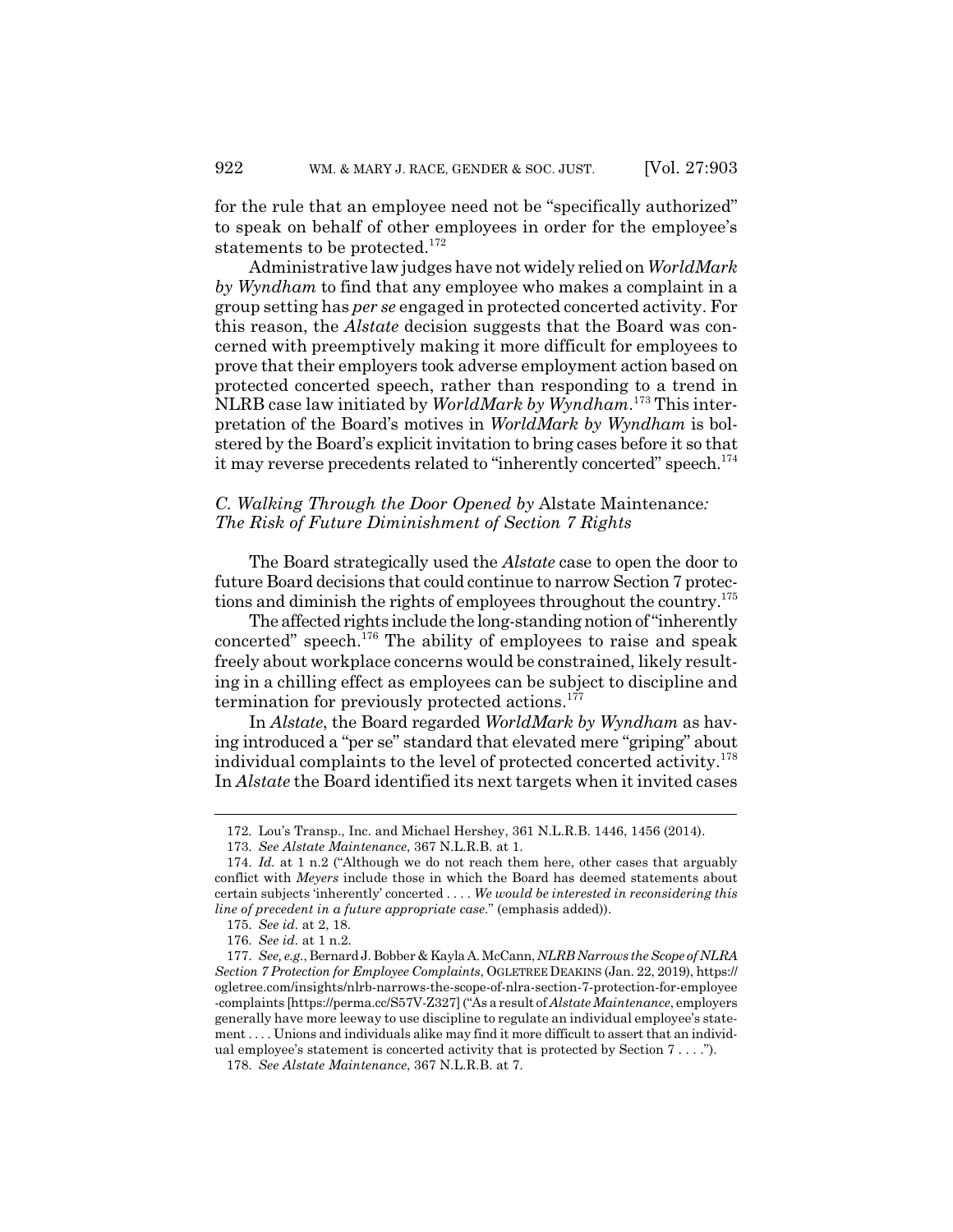that would allow the Board to revisit topics that have been held to be concerted due to their substance, regardless of the setting: discussions about wages, work schedules, and job security.<sup>179</sup> These topics reflect some of the core concerns of employees across all industries and the NLRB mandates that they be included in collective bargaining agreements.<sup>180</sup>

Under the *Interboro* doctrine, employee actions related to rights addressed by their collective bargaining agreement (or that the employee believes to be found within their collective bargaining agreement) are protected concerted activities, even when undertaken alone and without the intent to initiate group action.<sup>181</sup> Therefore union members will still be able to discuss wages, schedules, and job security while enjoying NLRA protection.<sup>182</sup> However, if the Board rolls back protections related to discussion of these topics, the impact will be on nonunion members, $183$  who constitute the vast majority of employees. This would result in precisely the situation predicted by the D.C. Court of Appeals in *Prill* when it opined that "*Meyers* produces the anomaly that a unionized worker who complains about . . . matters covered by a collective bargaining agreement will be held protected under *Interboro* and *City Disposal*, while an unorganized employee will be denied protection for engaging in identical conduct."<sup>184</sup> The liberalized approach to protected concerted speech as seen in *WorldMark by Wyndham* has long been applied to employee speech about wages, job schedules, and job security.185 *Alstate Maintenance* provides insight into how the Board under the Trump administration planned to approach these topics anew, subsequent to its invitation for cases in order to reconsider them under a stricter *Meyers* standard.<sup>186</sup>

In *Trayco*, the Board adopted without comment the administrative law judge's rulings, findings and conclusions regarding an employee's discussion of wages.187 The employee, Katie Marlowe, had discussed with other employees her concerns that new hires were earning higher wages than employees with seniority.<sup>188</sup> Marlowe also

<sup>179.</sup> *See id.* at 1 n.2.

<sup>180.</sup> *See* ANNE MARIE LOFASO, NATIONAL LABOR RELATIONS ACT: LAW AND PRACTICE, Ch. No. 13, § 13.03 (Matthew Bender, 2d ed. 2021).

<sup>181.</sup> *See* Prill v. N.L.R.B., 755 F.2d 941, 945 (D.C. Cir. 1985).

<sup>182.</sup> N.L.R.B. v. City Disposal Sys., 564 U.S. 822, 831–32 (1984).

<sup>183.</sup> Specifically, employees in nonunionized workplaces.

<sup>184.</sup> *See Prill*, 755 F.2d at 957.

<sup>185.</sup> *See* Alstate Maintenance and Trevor Greenridge, 367 N.L.R.B. No. 68, 1 n.2, 7 (2019).

<sup>186.</sup> *See id.* at 1 n.2.

<sup>187.</sup> Trayco of S.C., Inc. and Gen. Drivers, Warehousemen and Helpers Union No. 509, 297 N.L.R.B. 630, 630, 635 (1990).

<sup>188.</sup> *Id.* at 631.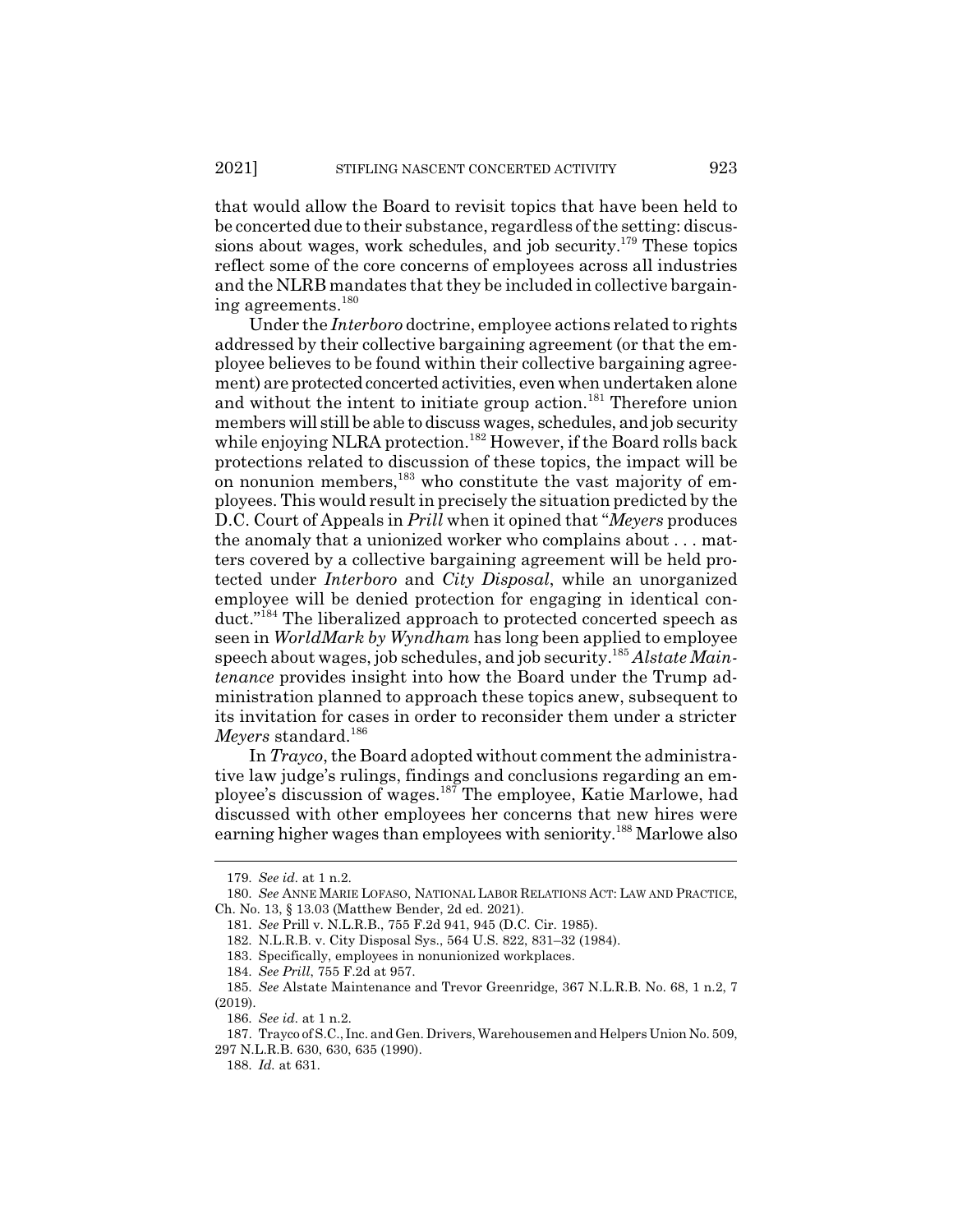took these concerns to management and had asked for a raise.<sup>189</sup> She subsequently received a written warning.<sup>190</sup> The president of the company then questioned Marlowe about her discussions and complaints about wages and told her that "[y]ou've talk[ed] enough to my employees," and then fired her. $191$ 

The administrative law judge found that Marlowe's discussions with other employees about wages was a protected concerted activity, and because her employer's motivation to fire her was based on this activity, the termination was unlawful.<sup>192</sup> The administrative judge noted that although the *Meyers* cases require that the activity is "not solely by and on behalf of the employee himself," they also call for a fact-specific inquiry and that the Board has upheld an individual's statements about wages as concerted.<sup>193</sup> Further, the administrative judge reasoned that Marlowe's discussion of wages was concerted in nature because even though she was not expressly seeking to initiate group action, "[d]issatisfaction due to low wages is the grist on which concerted activity feeds."<sup>194</sup> Without stating so explicitly, the administrative judge seemingly found that statements regarding wages are inherently protected concerted activity because it can be inferred that they are an incipient step toward initiation of group action.195 In a more recent case from 2014 involving the termination of an employee for discussing his wages, the Board noted that "employee wage discussions are 'inherently concerted'" because "wages are a 'vital term and condition of employment'."196

Post *Alstate Maintenance,* a Republican-dominated the Board may apply the narrower interpretation of concerted activity and find that discussion of wages is no longer "inherently concerted."197 Thus if *Trayco* were before the same Board that decided *Alstate Maintenance*, it would likely be decided differently.<sup>198</sup> Marlowe spoke to her colleagues about wages, but under *Alstate* this may not suffice to demonstrate that when she spoke to her supervisor she was bringing

<sup>189.</sup> *Id.*

<sup>190.</sup> *Id.*

<sup>191.</sup> *Id.*

<sup>192.</sup> *Id.* at 634–35.

<sup>193.</sup> *Trayco*, 297 N.L.R.B. at 634.

<sup>194.</sup> *Id.* (quoting Jeannette Corp. v. N.L.R.B., 532 F.2d 916, 919 (3d Cir. 1976)).

<sup>195.</sup> *See id.*

<sup>196.</sup> Alt. Energy Applications, Inc., 361 N.L.R.B. 1203, 1206 n.10 (2014).

<sup>197.</sup> *See* Alstate Maintenance and Trevor Greenridge, 367 N.L.R.B. No. 68, 1 n.2 (2019).

<sup>198.</sup> At the time of writing, the Board consisted of Chairman John F. Ring (Republican), Marvin E. Kaplan (Republican), William J. Emanuel (Republican), and Lauren M. McFerran (Democrat). The fifth Board position was vacant. *Members of the NLRB Since 1935*, NAT'LLAB.RELS.BD., https://www.nlrb.gov/about-nlrb/who-we-are/the-board /members-of-the-nlrb-since-1935 [https://perma.cc/KL4X-YHXV].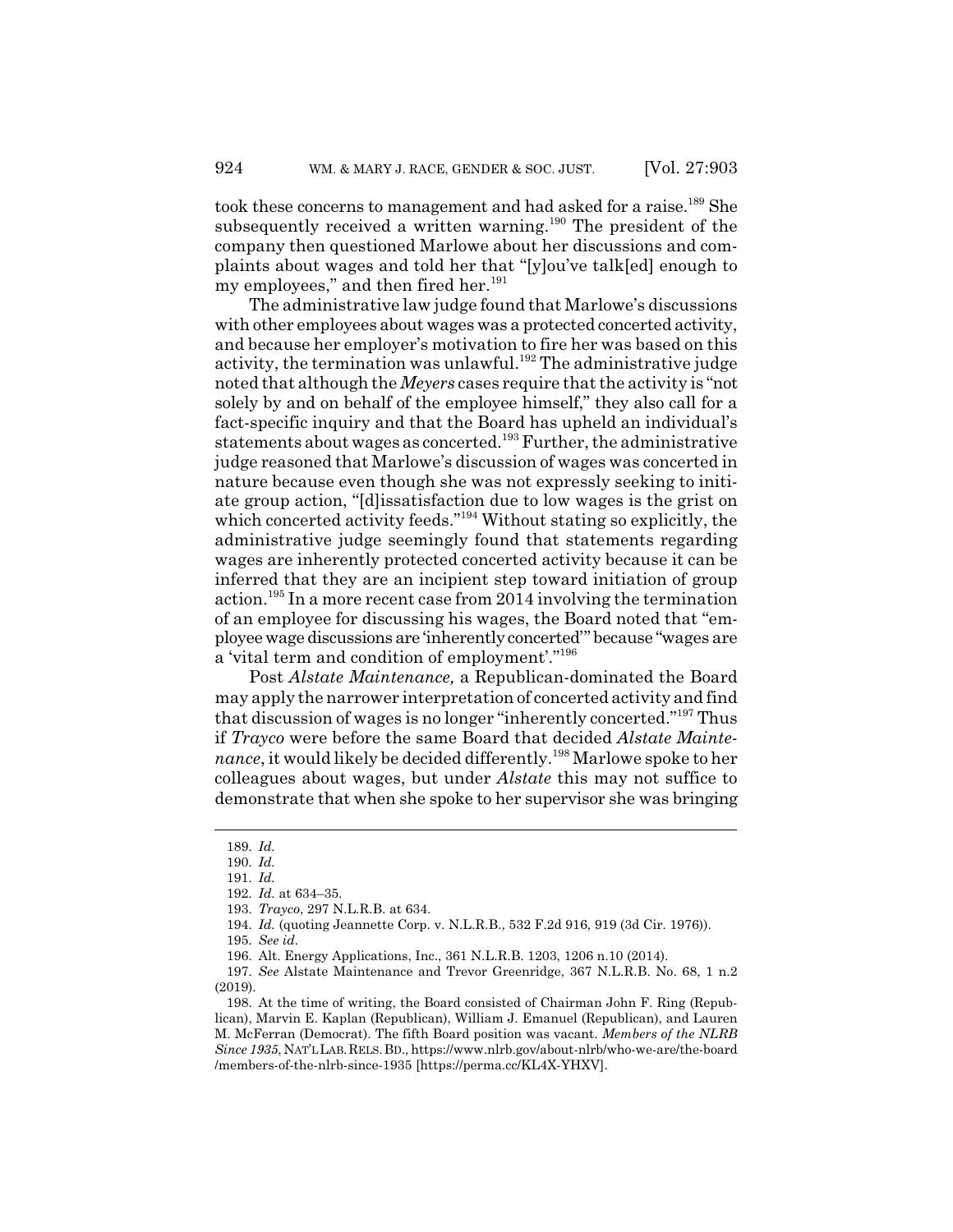a "truly group complaint" to his attention.199 In *Alstate* there was no record that the employee had previously discussed the soccer team's failure to tip before he complained to a supervisor in front of others.<sup>200</sup> But the Board also focused its analysis on the conclusion that he did not speak with the intention to induce group action among the skycaps, specifically rejecting the counsel for the General Counsel's argument—derived from *WorldMark by Wyndham*—that such intent can be inferred from the group setting.<sup>201</sup> The *Trayco* record suggests that Marlowe discussed the earnings of newer employees with her coworkers to ascertain if they were being paid more than more senior staff.<sup>202</sup> She also asked for a raise for herself, but not for a change in the wider compensation structure that would affect other employees.203 From these circumstances, the *Alstate* Board, demonstrably eager to eliminate or significantly limit the scope of inherently concerted speech, could conclude that Marlowe was merely engaged in personal griping, which was neither concerted nor for mutual aid or protection.<sup>204</sup>

Like wages, the work schedule is a fundamental term of employment.205 In *Aroostook County*, the Board drew on *Trayco* when it held that employees who had complained to each other about a change in their work schedule were engaged in protected concerted activity and their subsequent termination on the basis of these complaints was unlawful.<sup>206</sup> In this case, several employees of a healthcare facility were fired when their supervisor learned that they had complained amongst each other at several different points about their work schedule.<sup>207</sup> Relying on *Meyers I* and *II*, the administrative law judge found that the employees had not engaged in protected concerted activity because "where the employee activity at issue consists only of talk," to be protected "it must appear that it was engaged in with the object of initiating group action."208 Though acknowledging that employee discussions have been found to be protected even "without evidence of any intent to engage in

<sup>199.</sup> *See Alstate Maintenance*, 367 N.L.R.B. at 7.

<sup>200.</sup> *Id.* at 4.

<sup>201.</sup> *Id.*

<sup>202.</sup> Trayco of S.C., Inc. and Gen. Drivers, Warehousemen and Helpers Union No. 509, 297 N.L.R.B. 630, 631 (1990).

<sup>203.</sup> *Id.* at 632.

<sup>204.</sup> *See Alstate Maintenance*, 367 N.L.R.B. at 1.

<sup>205.</sup> *See* Aroostook Cnty. Reg'l Ophthalmology Ctr. and Sheila Lamoreau, 317 N.L.R.B. No. 32, 218, 220 (1995).

<sup>206.</sup> *Id.*

<sup>207.</sup> *Id.* at 219.

<sup>208.</sup> *Id.* at 228.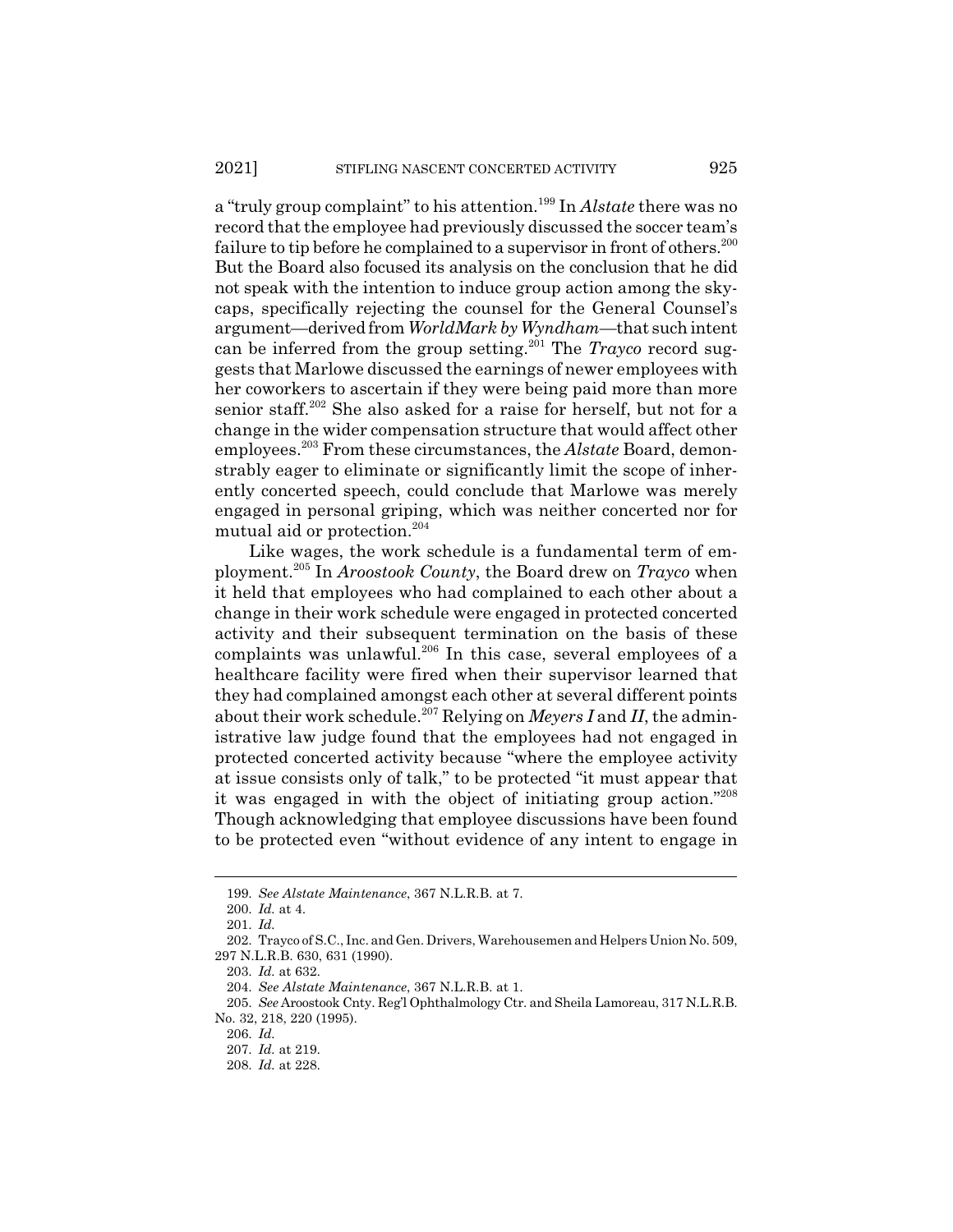concerted action," the administrative law judge distinguished those cases because they had been about wages.<sup>209</sup>

The Board reversed the administrative law judge's decision and held that employees' discussion of work schedules was protected concerted activity.210 In contrast to the judge below, the Board adopted the reasoning of *Trayco*, holding that discussion about work schedules, like discussion of wages, constituted protected concerted activity because "work schedules . . . are directly linked to hours and conditions of work—both vital elements of employment—and are as likely to spawn collective action as the discussion of wages."<sup>211</sup>

Like *Trayco*, if *Aroostook* was in front of the Board that decided *Alstate Maintenance*, it would likely overrule the decision in favor of a narrower vision of protected concerted activity. Similarly to *Trayco*, employees spoke to each other about a fundamental condition of their employment.<sup>212</sup> Also like in *Trayco*, there is no specific evidence in the record to suggest that they did so with the intent to initiate or induce group action.<sup>213</sup> Thus, their statements could be reduced to personal griping, as the Board did in *Alstate*. 214

Even though, at the time of writing, the Board had not yet reversed prior decisions regarding employee speech related to wages, work schedules, or job security, the invitation issued in *Alstate* to bring cases that present such an opportunity may have chilled employees' efforts to vindicate their rights.<sup>215</sup> The Board's forceful rejection of *WorldMark by Wyndham*, coupled with the explicit intent to revisit the right to discuss fundamental employment conditions, has likely discouraged employees from filing charges related to these issues. Strategic labor lawyers will avoid filing cases that may become the vehicle for the Board to overturn precedent and dramatically diminish the scope of the protections afforded by Section 7.

#### **CONCLUSION**

In *Alstate*, the Board claims to "begin[] the process of restoring the *Meyers* standard by overruling conflicting precedent that erroneously shields individual action and thereby undermines congressional intent to limit the protection afforded under the Act to *concerted*

<sup>209.</sup> *Id.*

<sup>210.</sup> *Id.* at 220.

<sup>211.</sup> *Aroostook Cnty.*, 317 N.L.R.B. at 220.

<sup>212.</sup> *See id.*

<sup>213.</sup> *See id.*

<sup>214.</sup> *See* Alstate Maintenance and Trevor Greenridge, 367 N.L.R.B. No. 68, 7 (2019); *Aroostook Cnty.*, 317 N.L.R.B. at 219.

<sup>215.</sup> *See Alstate Maintenance*, 367 N.L.R.B. at 1 n.2.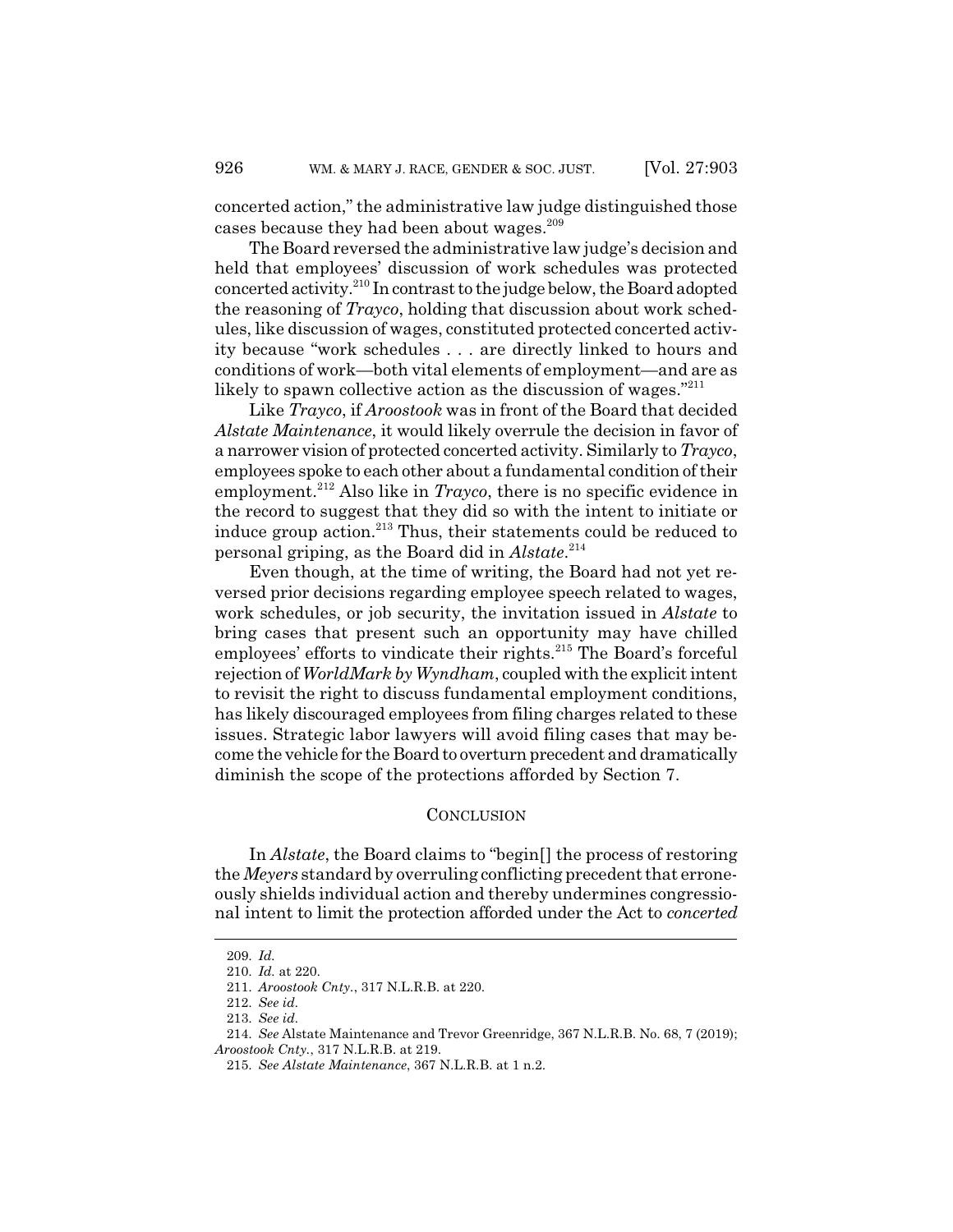activity for the purpose of mutual aid or protection."216 The Board cautioned against the "impermissibl[e] conflating [of] the concepts of group setting and group complaints," insisting on a more literal meaning of concerted.<sup>217</sup> Additionally, the Board invited the opportunity to revisit the holdings of *Trayco* and *Aroostook* under *World-Mark by Wyndham*. 218

*Trayco* and *Aroostook* were decided four and nine years after *Meyers II*; they were decided twenty-one and sixteen years before *WorldMark by Wyndham*, respectively.<sup>219</sup> The brief five-year interval between *Meyers II—*wherein *Alleluia Cushion* was overruled and a requirement imposed that only activity in which group action is underway or intended to be initiated is protected under Section 7—and *Trayco*—wherein "concerted" is broadly construed to cover non-group action on fundamental terms and conditions of employment—suggests that the *Meyers* standard was not particularly well-entrenched in Board jurisprudence.220 At a minimum, the *Meyers* cases did not prevent the Board from departing from a "narrowly literal interpretation of 'concerted activities'" in *Trayco*, *Aroostook*, and others.221

The shifts between an expansive and narrow understanding of concerted activity appears to more closely reflect the partisan nature of the Board rather than trends of a changing economy and the evolving character of the employer-employee relationship. Under the Trump administration the Board sought to remake the NLRB's jurisprudence through both incremental and sweeping changes to numerous areas of labor law.222 Collectively these decisions and rulemaking may increase the difficulty for employees to prove unfair labor practice violations, give broader latitude to employers to discipline and terminate employees who speak up about workplace concerns, and create a more challenging environment for unions to operate within.

It is not disputed that Section 7 protects workers when they seek to organize for better terms and conditions of work.<sup>223</sup> But particularly in nonunionized workplaces, it is precisely the so-called "mere griping," i.e., the exchange of information about working conditions and levels of dissatisfaction, which are the nascent stirrings of organized

<sup>216.</sup> *Id.* at 1.

<sup>217.</sup> *Id.* at 7 n.45.

<sup>218.</sup> *Id.* at 1 n.2.

<sup>219.</sup> *See id.*

<sup>220.</sup> *See* Trayco of S.C., Inc. and Gen. Drivers, Warehousemen and Helpers Union No. 509, 297 N.L.R.B. 630, 634 (1990); Meyers Industries, Inc. and Kenneth P. Prill, 281 N.L.R.B. 882, 882, 884 (1986).

<sup>221.</sup> Prill v. N.L.R.B., 755 F.2d 941, 951 (D.C. Cir. 1985).

<sup>222.</sup> *See supra* Part III.

<sup>223.</sup> *See Alstate Maintenance*, 367 N.L.R.B. at 2.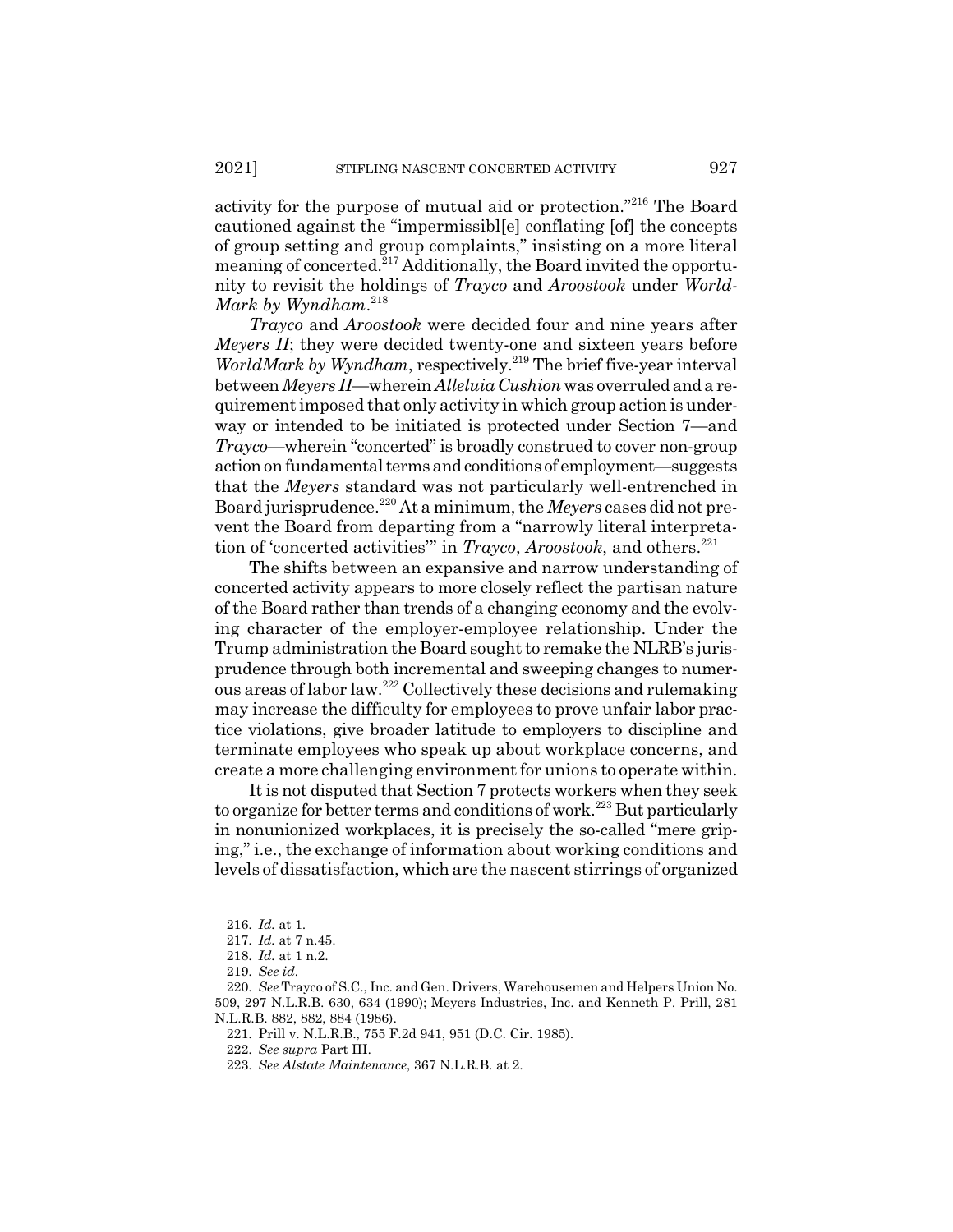group action.224 As the Board earlier held in *Trayco* and in *Aroostook*, employee concerns regarding wages and work schedules are the kinds of dissatisfaction that motivate employees to engage in concerted activity.225 Under *Alstate Maintenance*, the Board requires that there is some evidence of group action that goes beyond an employee's individual complaints.<sup>226</sup> It is unlikely, however, that employees will advance to the point wherein they seek to initiate group action if they cannot speak freely to identify shared concerns.

In *Alstate*, the Board erred when it so heavily weighed the frame of mind of the complaining employee but not that of the employer. $227$ In the written termination notice, the employer specifically identified the group setting as a motivating factor.228 Likewise in *WorldMark by Wyndham*, the written warning issued by the employer cited the setting in front of other employees. $229$  In both cases, the employer was clearly motivated—at least in part—by the group setting of the employees' complaints.230 In *WorldMark by Wyndham* the Board noted that "even if we were to find that [the employee's] protest was not concerted, we would still find the warning unlawful because it was based on Wyndham's perception that [the employee] was engaged in concerted activity by inciting coworkers to join his protest."231 The Board's *Alstate* decision allows employers to stifle the earliest forms of concerted activity—the airing of individual workplace concerns before employees ever have the opportunity to identify shared issues of concern and formulate the intention to engage in group action.<sup>232</sup>

If workers can be disciplined or even terminated for speaking up about their working conditions, the less likely it is that they will ever be able come together to achieve better outcomes. A compounding factor is the increasing precariousness of job security as more workers are classified as independent contractors through relaxed standards and more people participate in the gig economy.<sup>233</sup> By leaving

<sup>224.</sup> *See id.* at 3.

<sup>225.</sup> Aroostook Cnty. Reg'l Ophthalmology Ctr. and Sheila Lamoreau, 317 N.L.R.B. No. 32, 218, 220 (1995); *Trayco*, 297 N.L.R.B. at 634 (citing Jeannette Corp. v. N.L.R.B., 532 F.2d 916, 918 (3d Cir. 1976).

<sup>226.</sup> *See Alstate Maintenance*, 367 N.L.R.B. at 3.

<sup>227.</sup> *Id.* at 7.

<sup>228.</sup> *Id.* at 2.

<sup>229.</sup> *WorldMark by Wyndham*, 356 N.L.R.B. at 766.

<sup>230.</sup> *See Alstate Maintenance*, 367 N.L.R.B. at 2; *WorldMark by Wyndham*, 356 N.L.R.B. at 766.

<sup>231.</sup> *WorldMark by Wyndham*, 356 N.L.R.B. at 767.

<sup>232.</sup> *See Alstate Maintenance*, 367 N.L.R.B. at 7.

<sup>233.</sup> *See* Elaine Pofeldt, *Survey: Nearly 30% of Americans are Self-Employed*, FORBES (May 30, 2020, 10:49 PM), https://www.forbes.com/sites/elainepofeldt/2020/05/30/survey -nearly-30-of-americans-are-self-employed/?sh=142736392d21 [https://perma.cc/C8BG -86TE].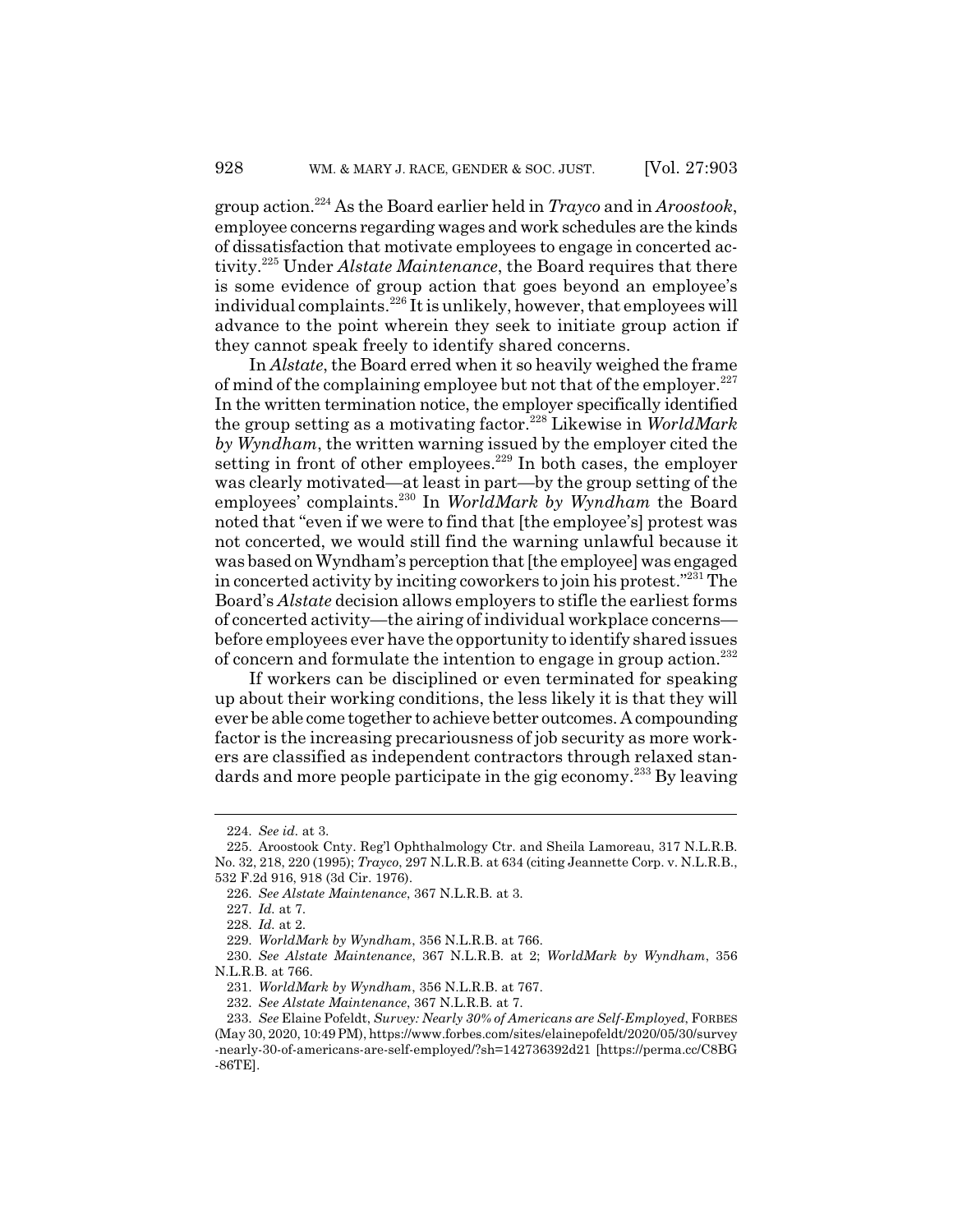the fifth seat on the Board vacant, a seat that would traditionally be filled by a Democrat, the Trump administration ensured that the rotating three-member Board panel that issued decisions would always have a Republican—and generally speaking employer-friendly majority.234 The incoming Biden administration can immediately address this imbalance by filling the vacancy with an experienced labor law practitioner who will uphold an interpretation of protected concerted activity that recognizes that before one can run, one must walk—i.e., before employees can unite to improve their working conditions, they must be able to speak freely to each other without fear of reprisal.<sup>235</sup>

An Advice Memo from the Office of the General Counsel from July 2020 illustrates the serious implications of the *Alstate* decision on workers' health and safety.236 The memo advised the Regional Director to dismiss charges against an employer who terminated two employees for discussing their dissatisfaction with the employer's practice of requiring nurses to share medical gowns while caring for patients at a nursing home during the early period of the COVID-19 pandemic.237 The memo relied heavily on *Alstate*, reasoning that even though the charging parties spoke to each other (and possibly others) about this serious safety issue—and therefore were not even engaged in individual action—their action was not protected because there was not sufficient evidence that the intent of their exchange was to initiate or induce group action.<sup>238</sup> Alstate coupled with this Advice Memo seem to suggest that if an employer terminates a worker early enough, then discussions that may develop into group action on the terms and conditions of employments will not materialize and the employer will face no consequences.

As the proportion of unionized workers continues to fall, the more critical Section 7 protection becomes in the workplace.<sup>239</sup> In this context *Alstate* represents less of a restoration and more of a backsliding to *Meyers*. In upholding the *Interboro* doctrine in *City Disposal*, the Supreme Court noted that *Interboro* is based on an understanding of the relationship of inequality between the employee and employer

<sup>234.</sup> *See* Joshua Fox, Steven Porzio & Samantha Shear, *Senate Confirms Pair of Appointees to National Labor Relations Board*, JDSUPRA (July 30, 2020), https://www.jd supra.com/legalnews/senate-confirms-pair-of-appointees-to-51798 [https://perma.cc /CRE4-2ZEA].

<sup>235.</sup> Board members must also be confirmed by the Senate. *See id.*

<sup>236.</sup> Memorandum from the N.L.R.B.'s General Counsel to Paul Murphy (July 31, 2020), https://www.nlrb.gov/sites/default/files/attachments/pages/node-6409/adv-hornell-gar dens-03-ca-258740-final.pdf [https://perma.cc/2E7L-AF5Z].

<sup>237.</sup> *See id.*

<sup>238.</sup> *Id.*

<sup>239.</sup> Christensen & Knight, *supra* note 6, at 312.